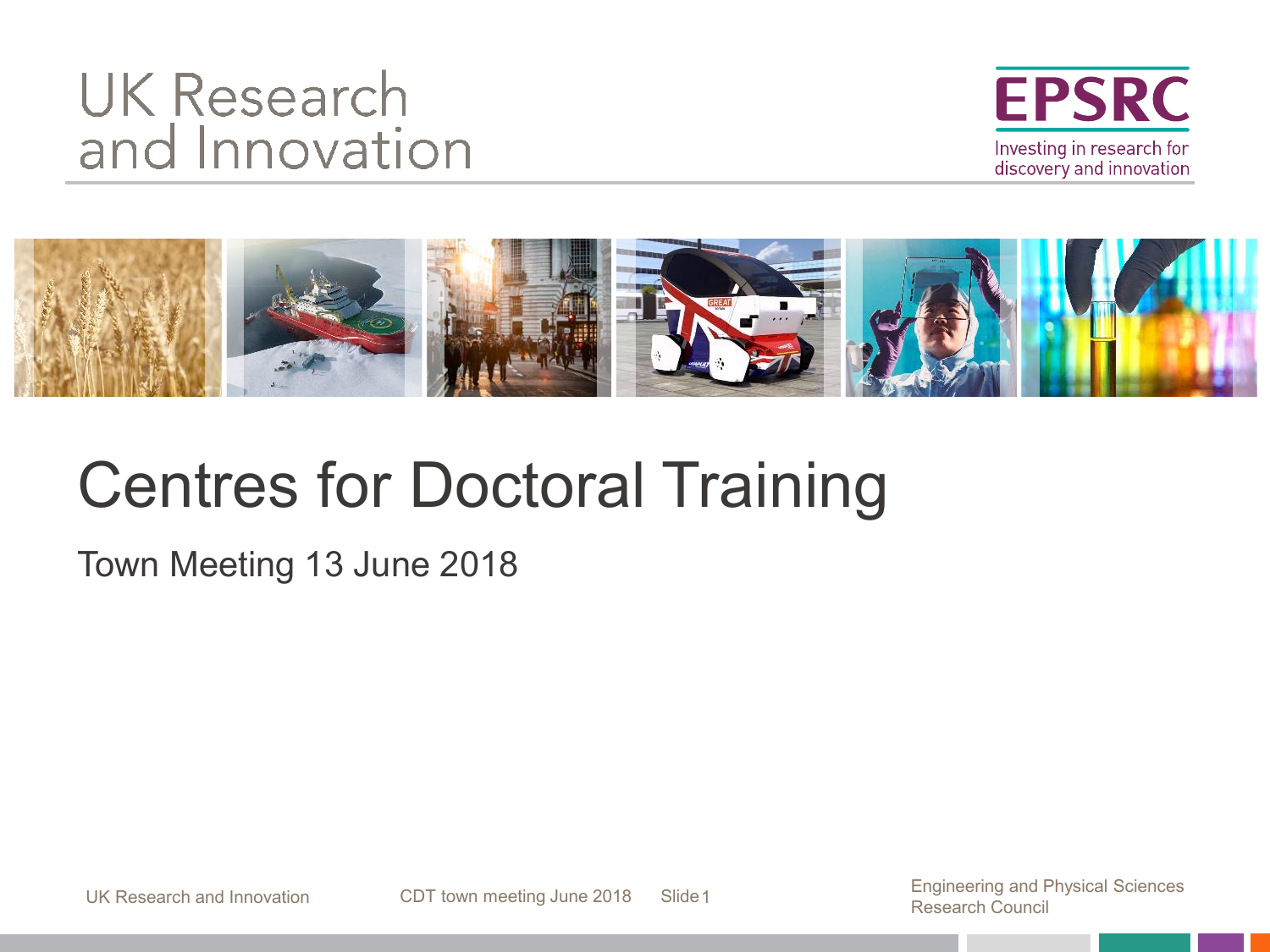UK Research and Innovation CDT town meeting June 2018 Slide 2 Suite Communication CDT town meeting June 2018 Slide 2 CDT town meeting June 2018

### **UK Research** and Innovation

**EPSRC** Investing in research for discovery and innovation



# Welcome

- Dr Amanda Chmura, Associate Director
- Engineering and Physical Sciences Research Council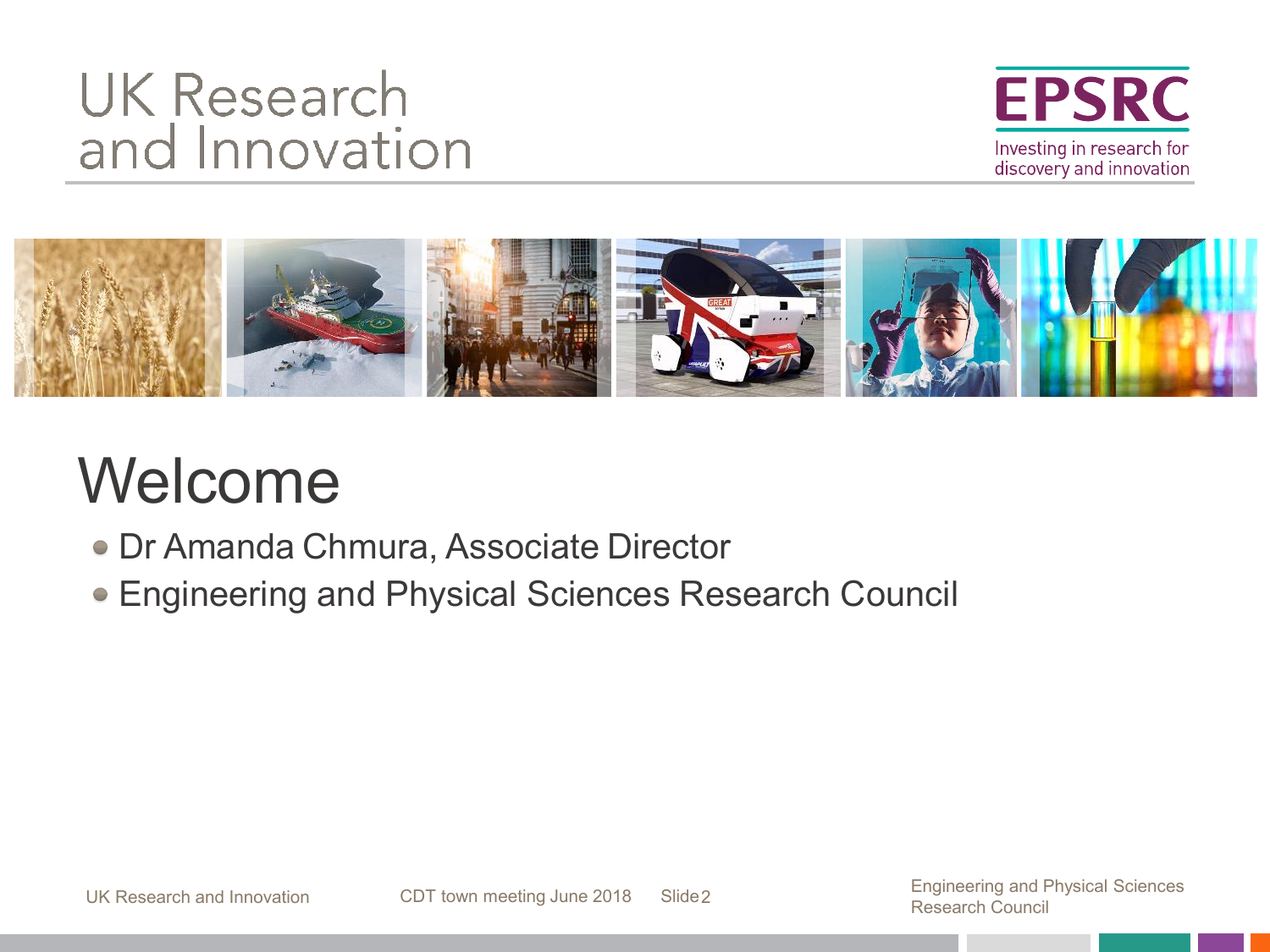UK Research and Innovation **Engineering and Physical Sciences**<br>
Engineering and Physical Sciences<br>
Research Council

#### CDT town meeting June 2018

### Introduction

- Dr Christina Turner, Senior Portfolio Manager
- Engineering and Physical Sciences Research Council



#### **UK Research** and Innovation

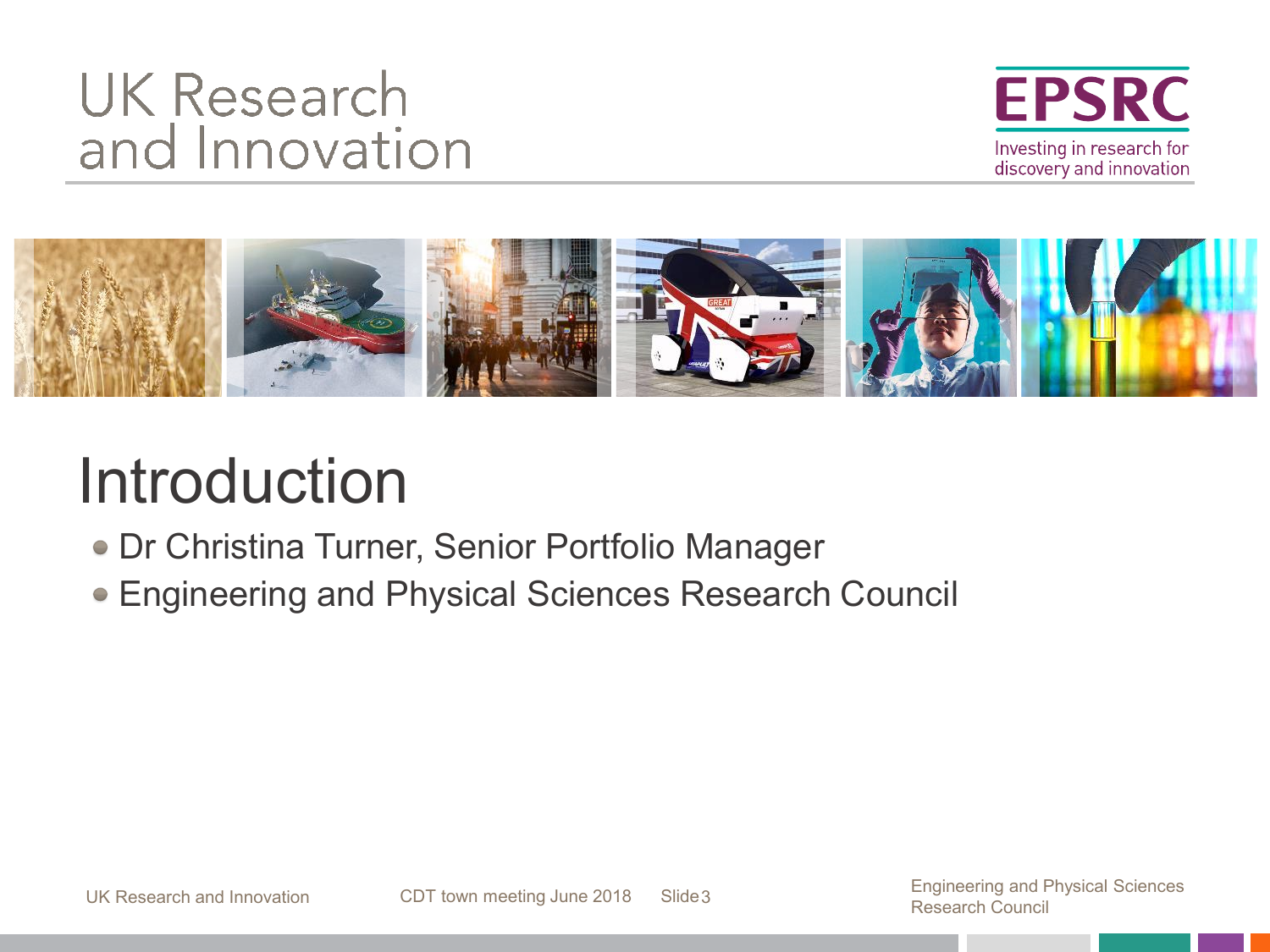### Introduction

| <b>Time Activity</b>               |                 |
|------------------------------------|-----------------|
| 10.30 Introduction to the CDT call | followed by Q&A |
| 11.15 Assessment                   | followed by Q&A |
| 11.50 Documentation                | followed by Q&A |
| 12.40 Lunch                        |                 |
| 13.20 SFI/Facility questions       |                 |
| 13.40 Finances                     | followed by Q&A |
| 14.25 Post award                   | followed by Q&A |

Please ask your questions in the appropriate session.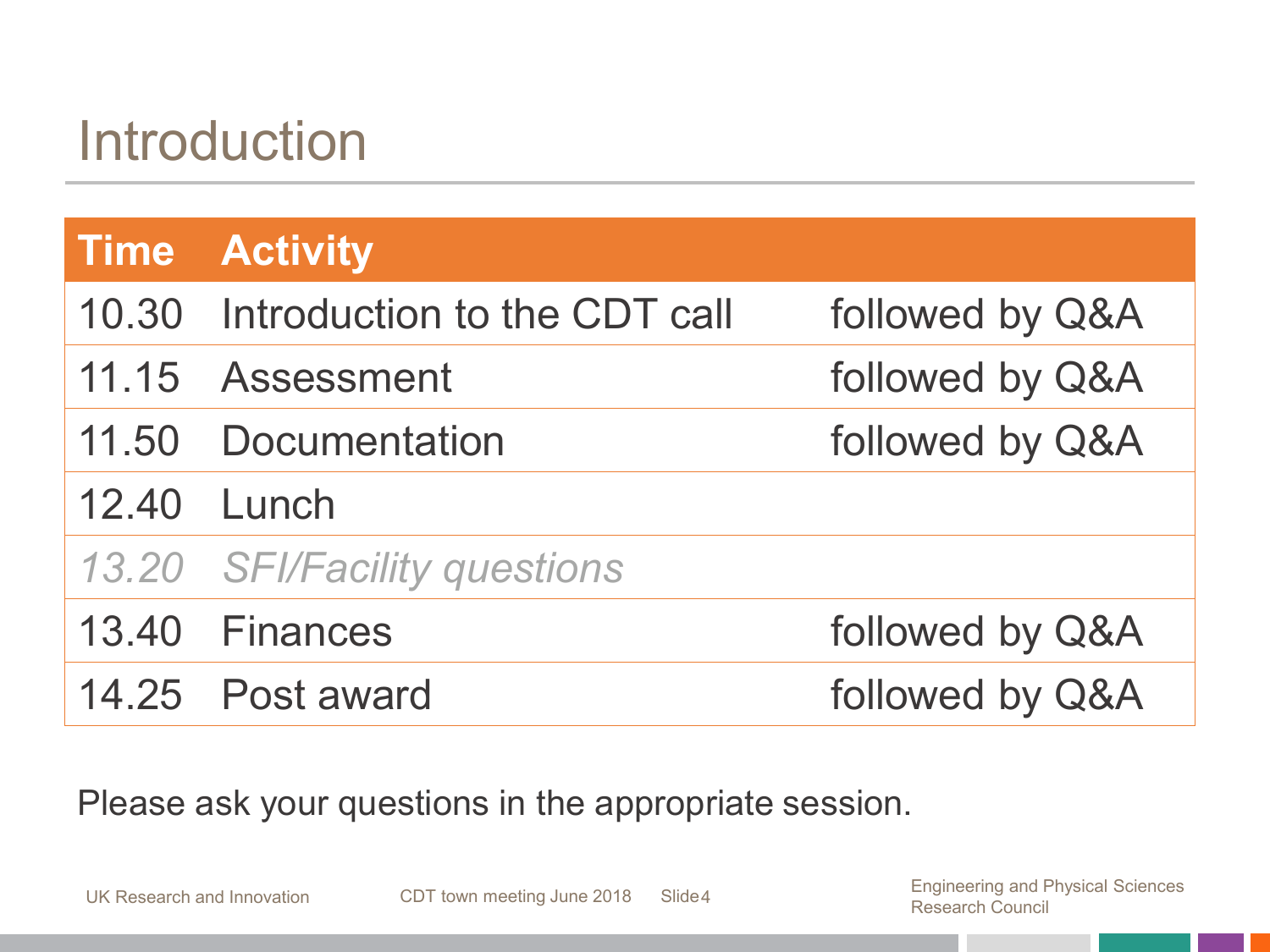#### Call - aims and purpose

- To support cohort-based doctoral research training in areas where both **breadth and depth of training** are required to address UK skills needs at the doctoral level.
- Focussed on the need for doctoral training, delivered specifically through the CDT not just the need for doctoral training in general
	- You should be maximising benefit of this mechanism and maintaining cohorts over a student's training
	- There are other mechanisms where student volume is sole need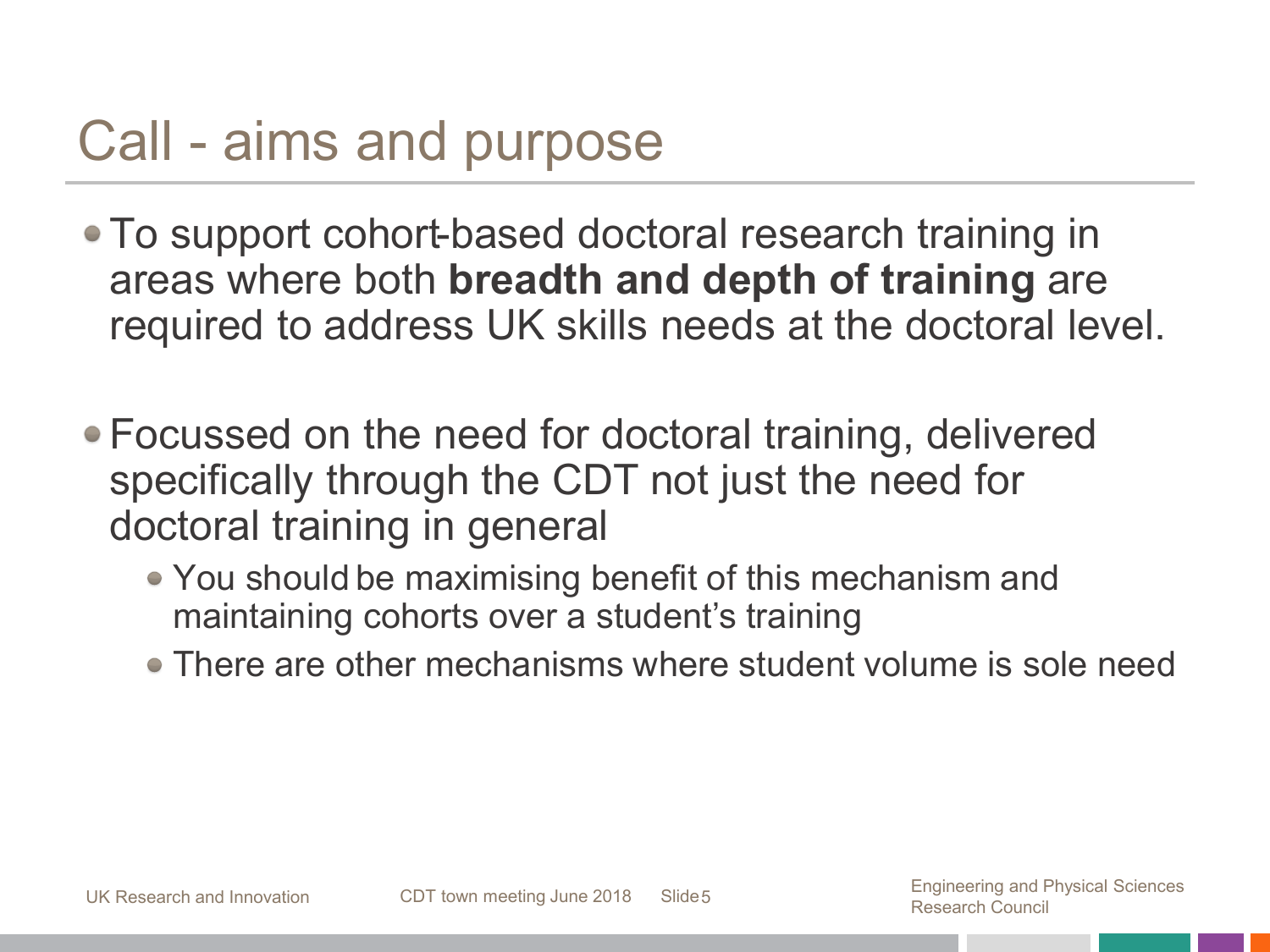### EPSRC CDT call vs UKRI AI call

- In Jan 2018, EPSRC launched a call to support 90-120 CDTs
	- These are for Centres with training at least 50% in EPSRC's remit
- EPSRC was then asked to deliver 10-20 UKRI CDTs focussing on Artificial Intelligence – launched Feb 2018
	- On behalf of all UKRI
		- Worked closely with the other Councils to develop the priorities
		- Any Council remit or combination (inc. EPSRC)
		- No requirement to have **any** EPSRC remit
	- Must be at least 50% relevant to AI
- The two investments are being delivered as one call
	- All the information you hear today is relevant to both investments, unless explicitly specified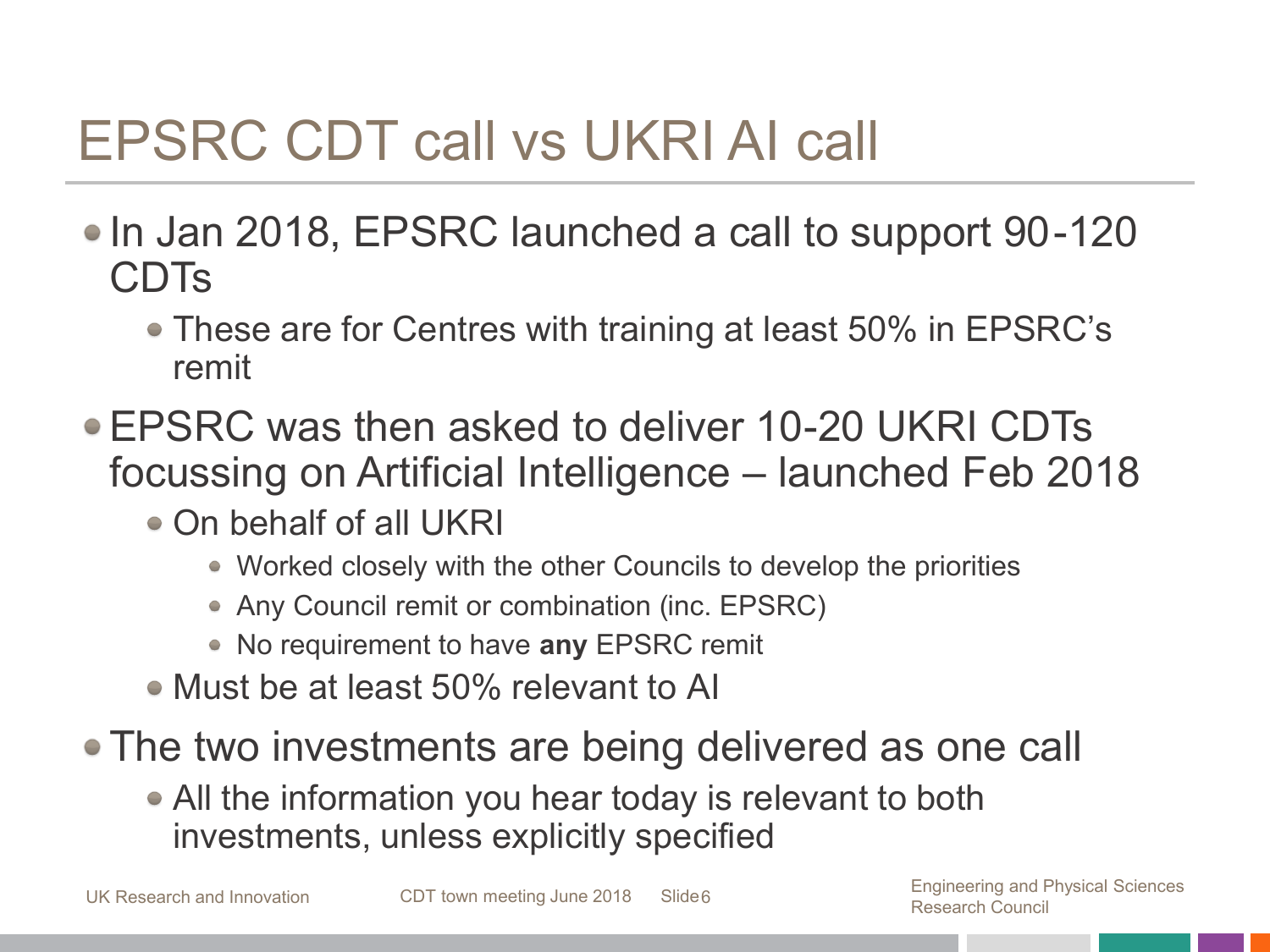### Minimum call requirements

- Each centre must support at least 50 students
- UKRI will only support up to the **value** of 40 students' studentship costs (tuition fees, stipend, RTSG).
- At least 20% of the studentship funding must come from a non-UKRI source
	- This means the absolute minimum is equivalent to the studentship costs of 10 students (stipend, fee, and RTSG)
- Must provide training in Responsible Innovation
- Champion Equality, Diversity, and Inclusion plan

#### We'll cover these in more detail in the other sessions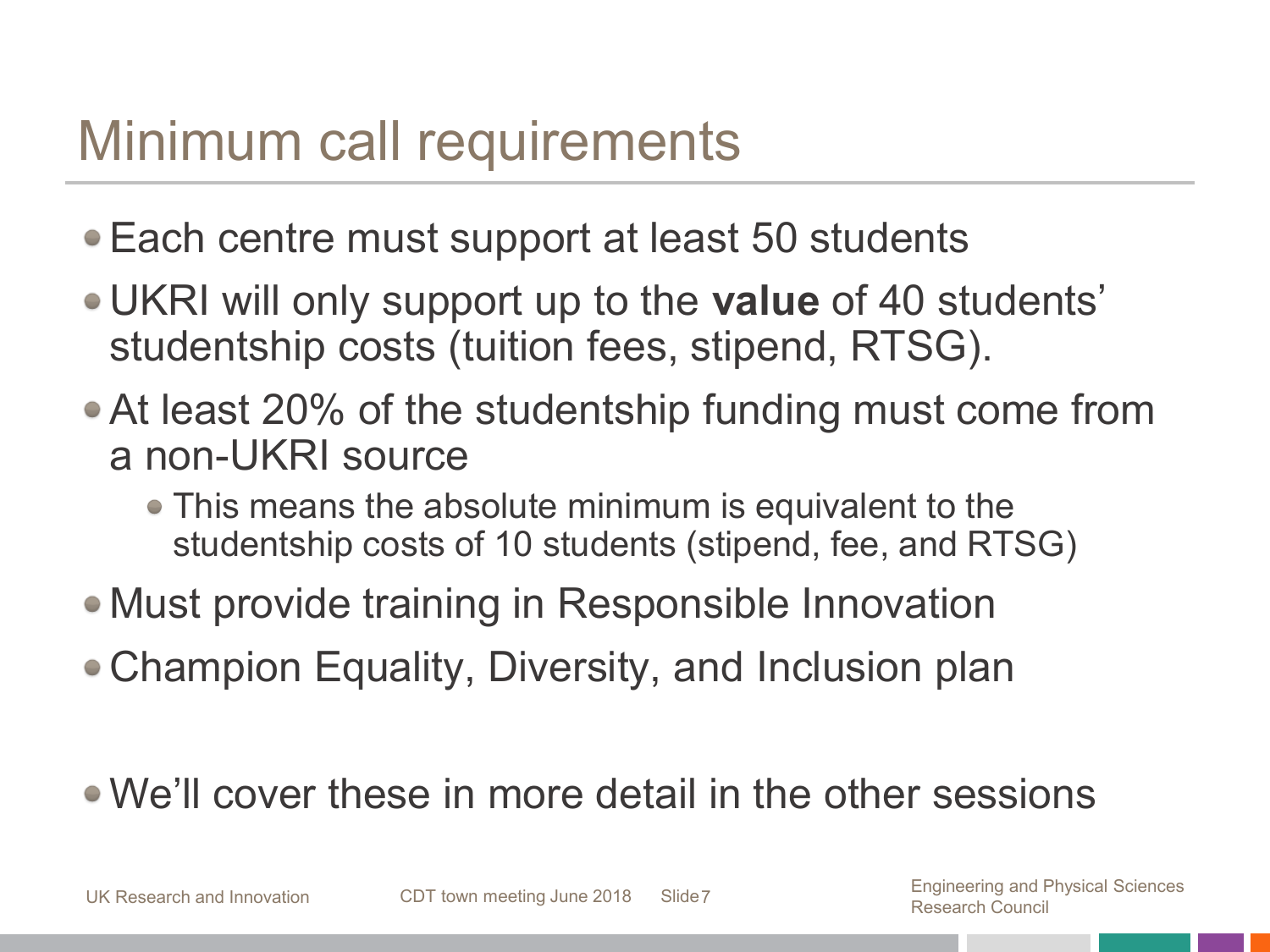## Multi-,Inter-, and intra- disciplinarity

- Is encouraged across the whole call as appropriate to the centre vision.
- As stated in the outline call
	- key features of CDTs include Students should... develop and enhance technical **interdisciplinary** knowledge, as well as broadening skills;
	- There should be mechanisms by which students funded through other routes can benefit from the training experience… and for the centre to reach out to the broader… community.
- Reflects EPSRC's Delivery Plan stating a desire to protect the UK's long-term capability and foster an expansion of multidisciplinary research
- These aspects can apply in many ways but are encouraged particularly in the AI call (which is about realising the benefits of AI across the whole UKRI remit) and the joint NERC/EPSRC call in renewable energy.
- We encourage all applicants to continue to consider the wider multidisciplinary aspects of their proposed research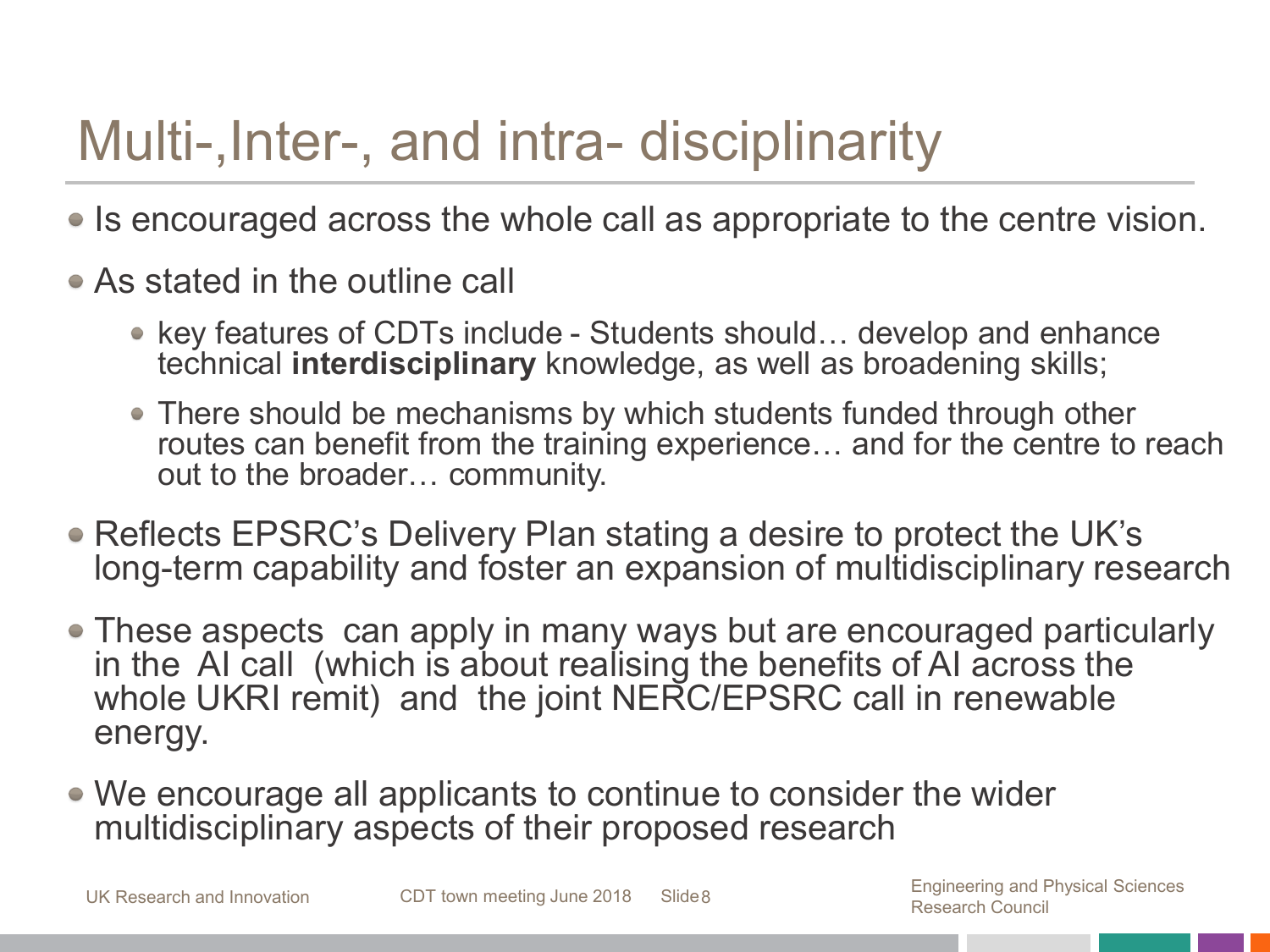#### Outline stage outcomes

- Panels were rigorous. They stuck to the assessment criteria as written and the evidence within the application
- 200 applications for the EPSRC investment have been invited through to the next stage
- 37 applications for the UKRI AI investment have been invited through
- Unless asked to provide it by the panel, applicants have not received specific feedback.
	- A very small number of applicants received this.
	- It is at the bottom of the results email you received
	- For the EPSRC investment if the general feedback isn't relevant to you then please ignore it.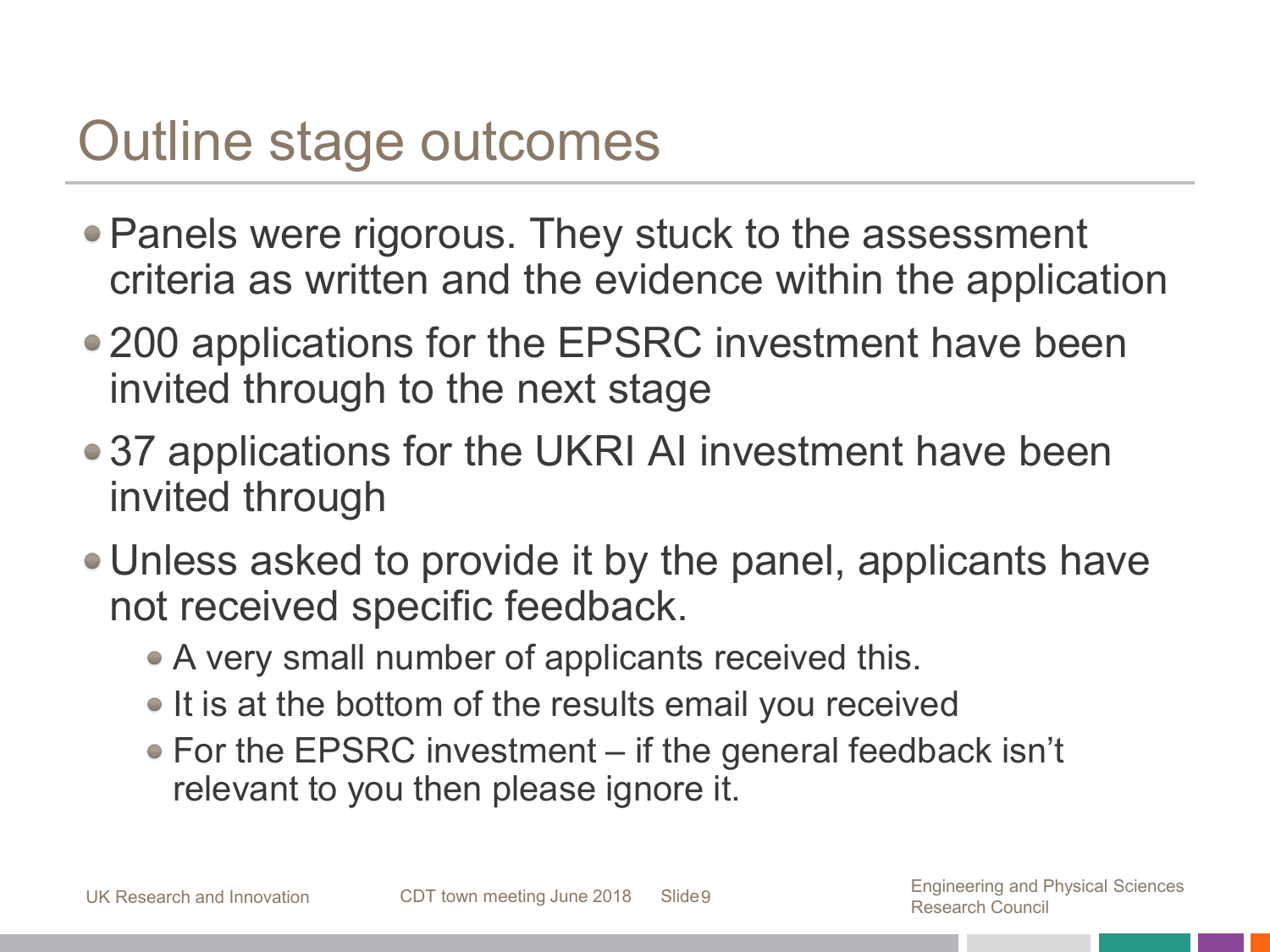

UK Research and Innovation CDT town meeting June 2018 Slide 10 Engineering and Physical Sciences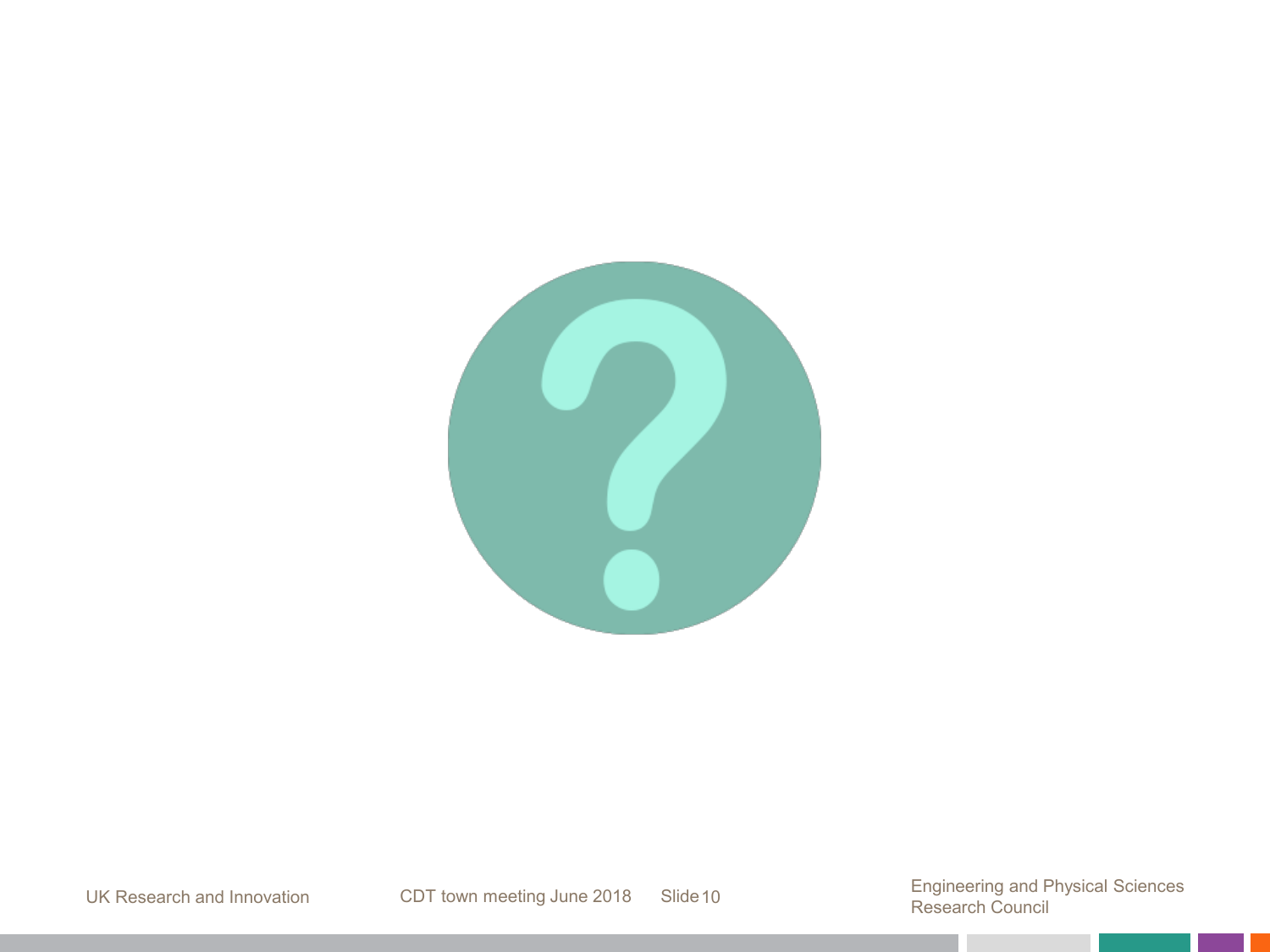Research Council

# Assessment

- Dr Christina Turner
- Engineering and Physical Sciences Research Council

#### **UK Research** and Innovation

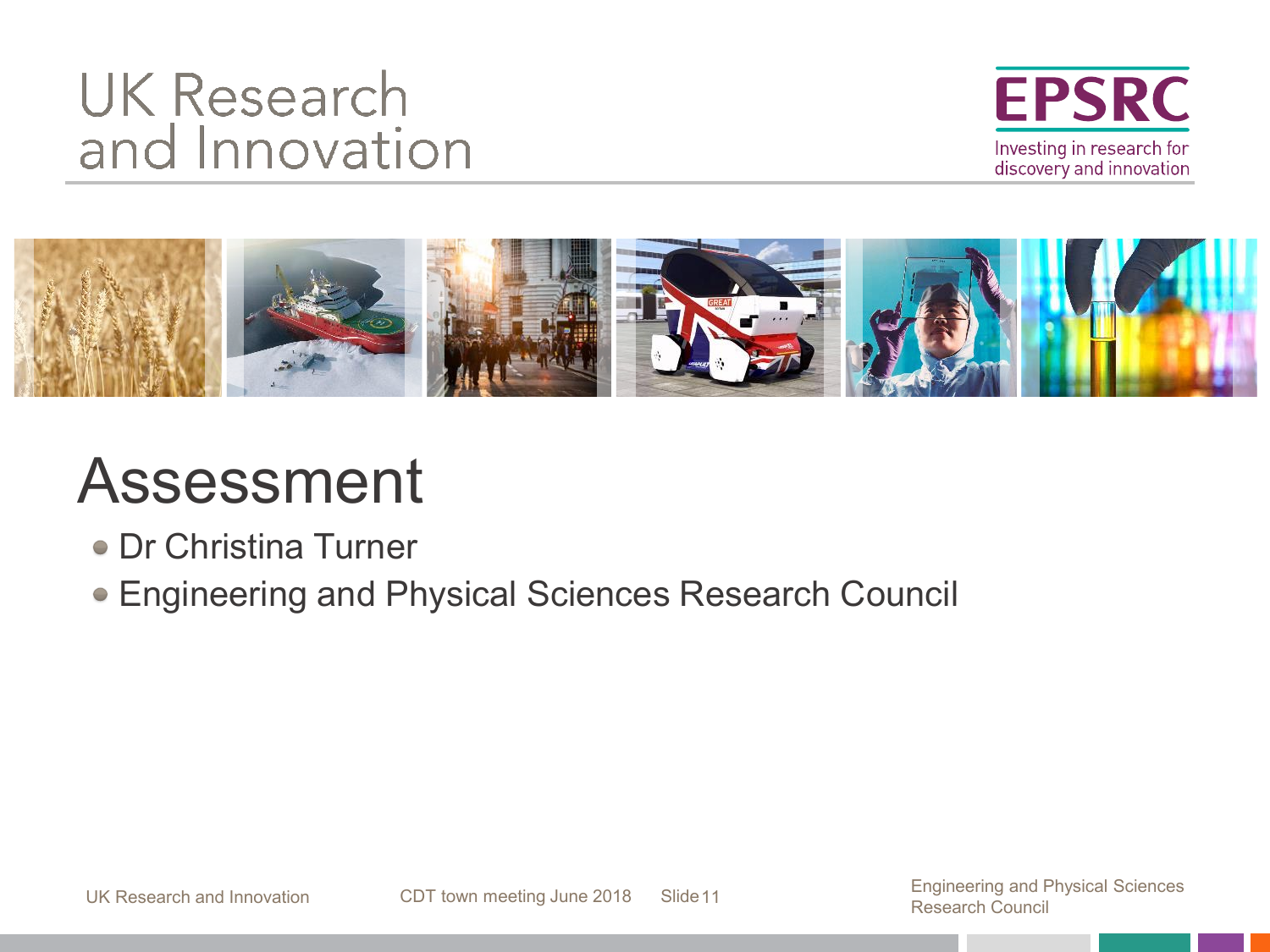#### Process

- Full proposals must be submitted by 31 July 2018
	- All through EPSRC (EPSRC will coordinate with the other Councils as needed)
- Proposals will be sent out for external peer review
	- All Councils interested in a proposal will be involved in suggesting peer reviewers. For AI, another Council may lead this if appropriate for the remit
	- We've asked you for five reviewers (at least 3 must be international)
- PI responses will be requested once a sufficient number of comments have been received
	- Latest date for returns will be mid October but we hope to contact you before then
- Interview panels w/b 5 November
	- UK Research and Innovation CDT town meeting June 2018 Slide 12 The AI applications will go to separate interview panels but held at the same time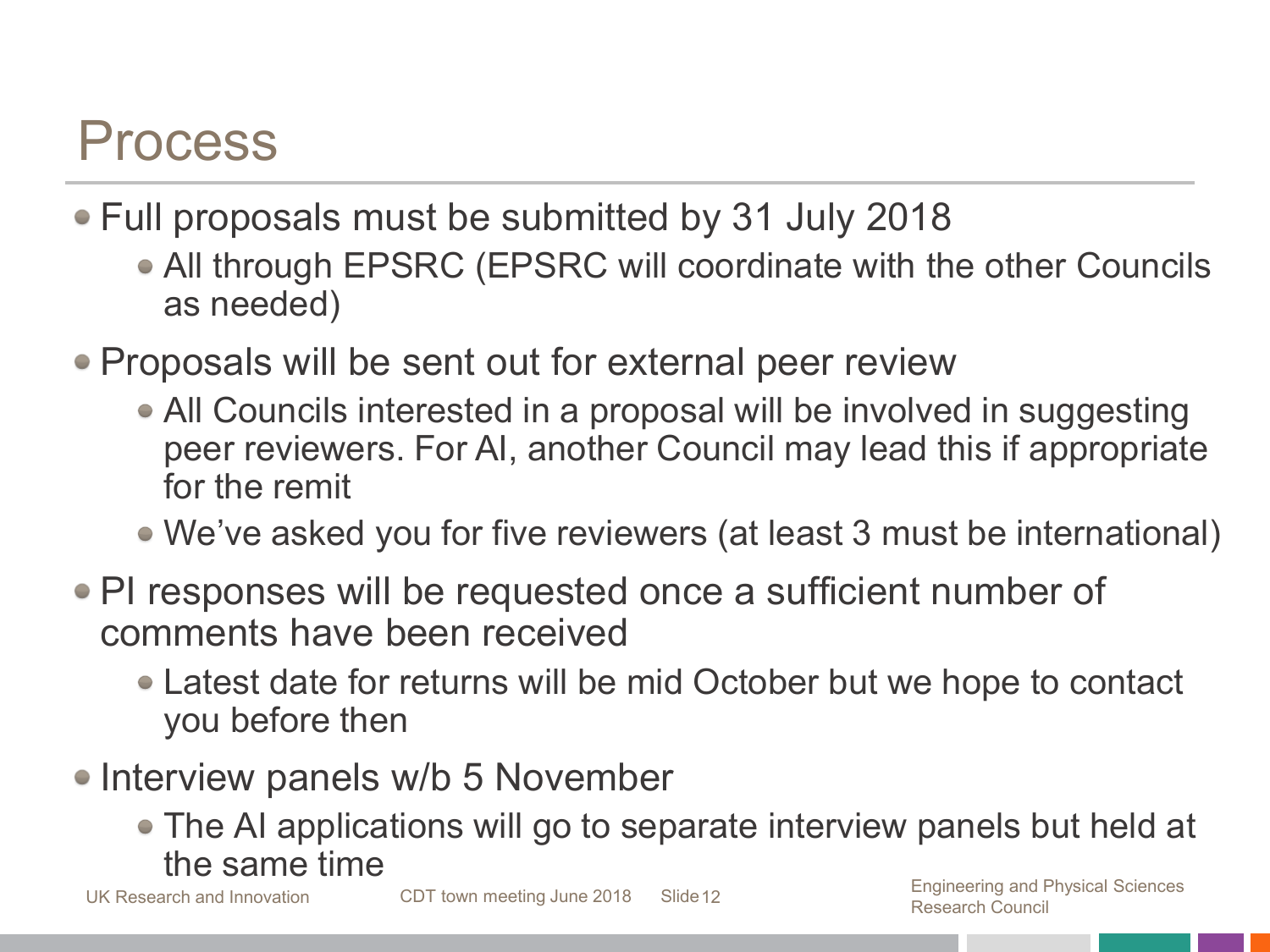## Separation of Duties

- External peer review comments
	- They see and only assess based on the content of an individual proposal
- Interview panel members assess a sub-set of the applications
- Roving panel members will provide an oversight and enable tensioning between panels
- EPSRC and/or UKRI will make the funding decision
	- This will not be based solely on the assessment of a proposal
	- Coverage of disciplines and priorities will also be considered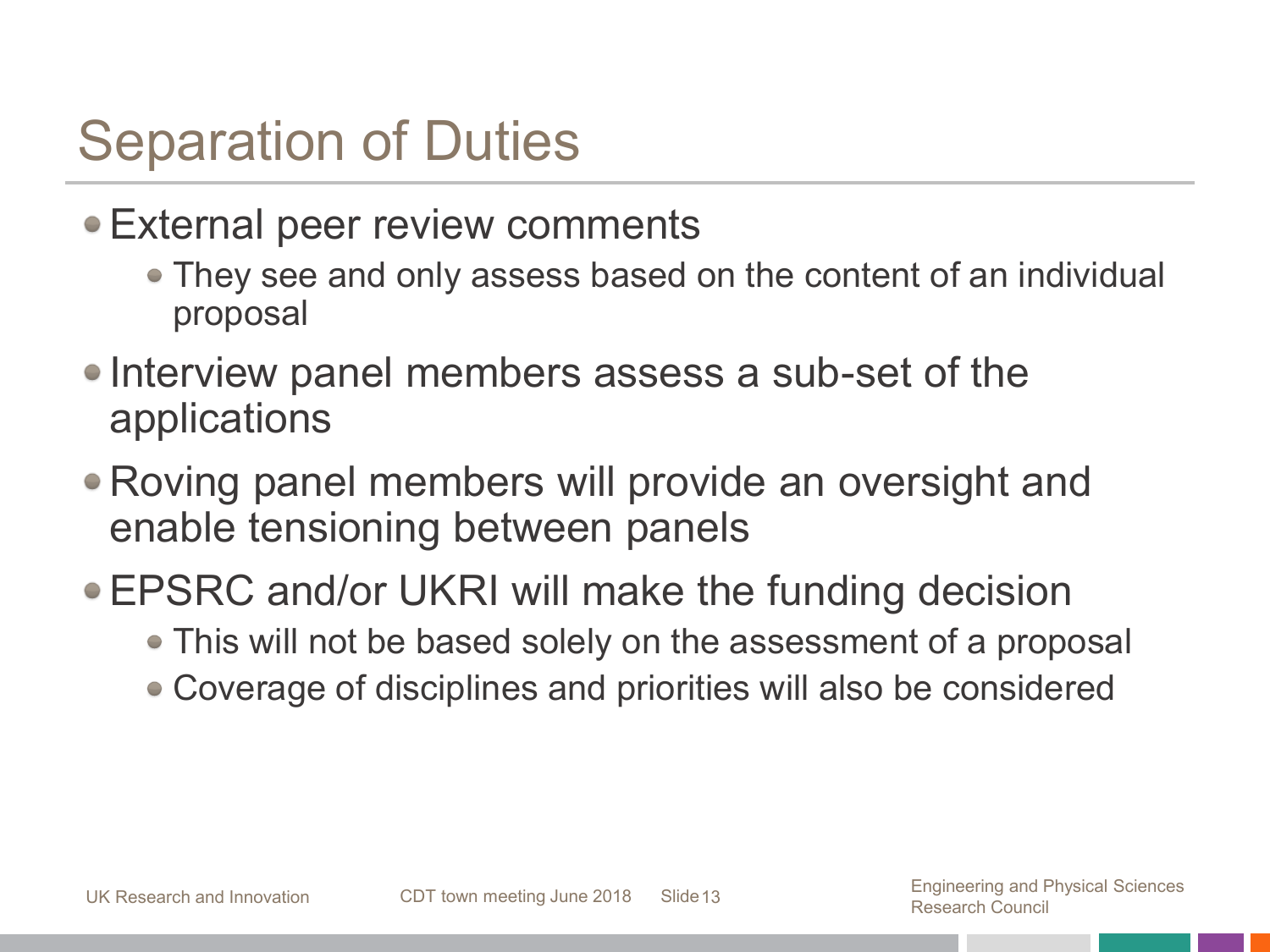#### Interview Panel

- Interviewers will not just be scientific experts/academics. Expertise will be appropriate to cover the set of proposals at that panel and to consider doctoral training. Some may specialise in doctoral training (not academic researcher), rather than a scientific topic.
	- We expect panels to have 4-5 panel members plus observers and staff support
- Interviewers will ask broadly the same questions of all candidates to explore fit to the criteria. Only a few questions will be technical, based on the reviewer comments/PI response
- 3 members of a CDT team will be allowed to attend the interview. This could include existing students, project partners etc. It is up to you but max. of 3 attendees
	- EPSRC investment one exception Proposals with an SFI component can have a 4<sup>th</sup> attendee. They must be from the Irish research Centre (this is because it's a whole CDT based in ROI supported through this single assessment process).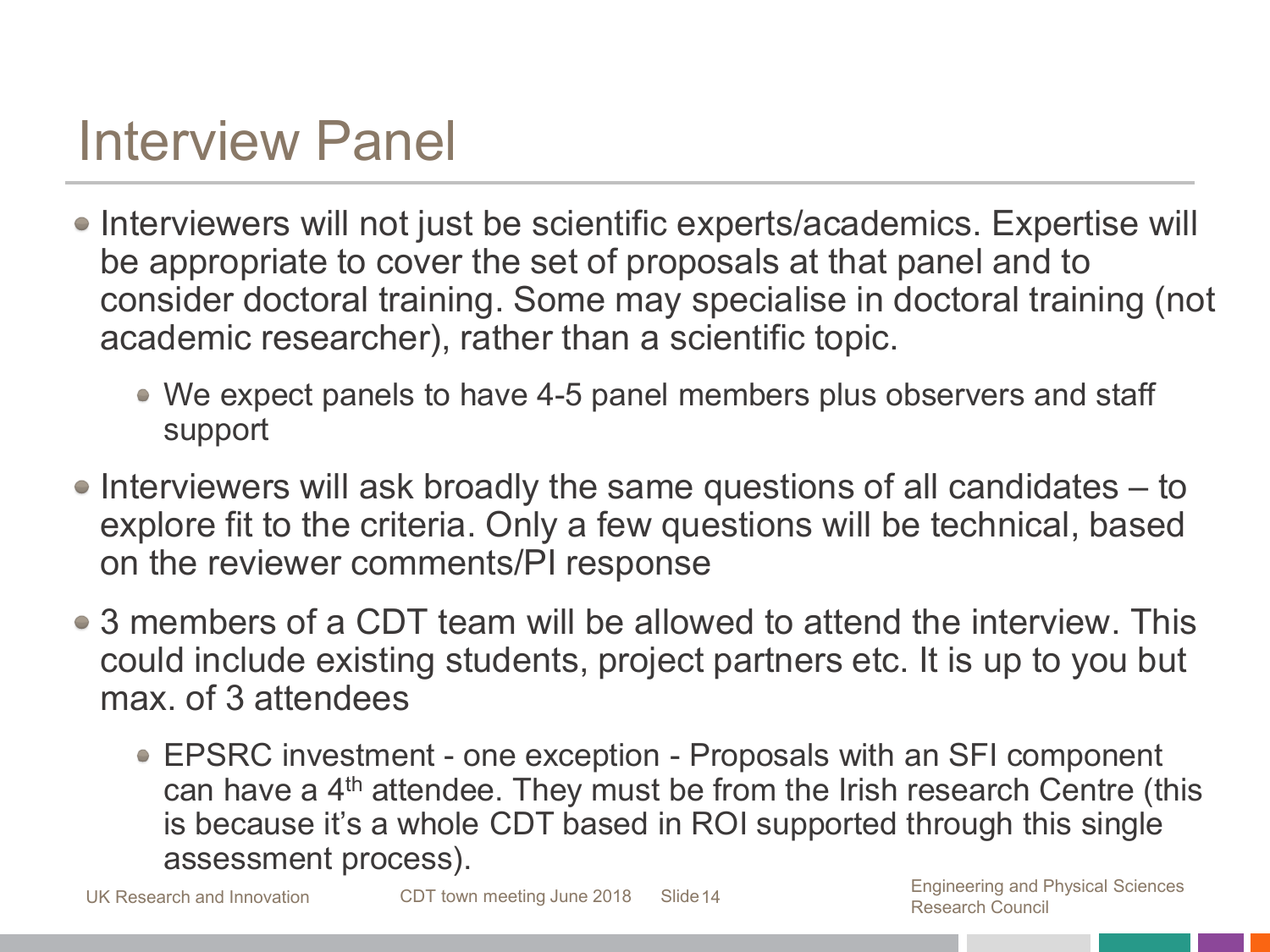#### Peer review considerations for interdisciplinarity

- Reviewers and panel members could be from a variety of disciplines and could be international
- Do not assume that they understand what is the normal process for your discipline. So, for example, just referencing standard procedures for some discipline specific aspects e.g. ethics may not always be sufficient.
- Similarly referencing standard University procedures on some aspects may not always be adequate.
- We will be sharing relevant CDTs across councils to attract co-funding where appropriate.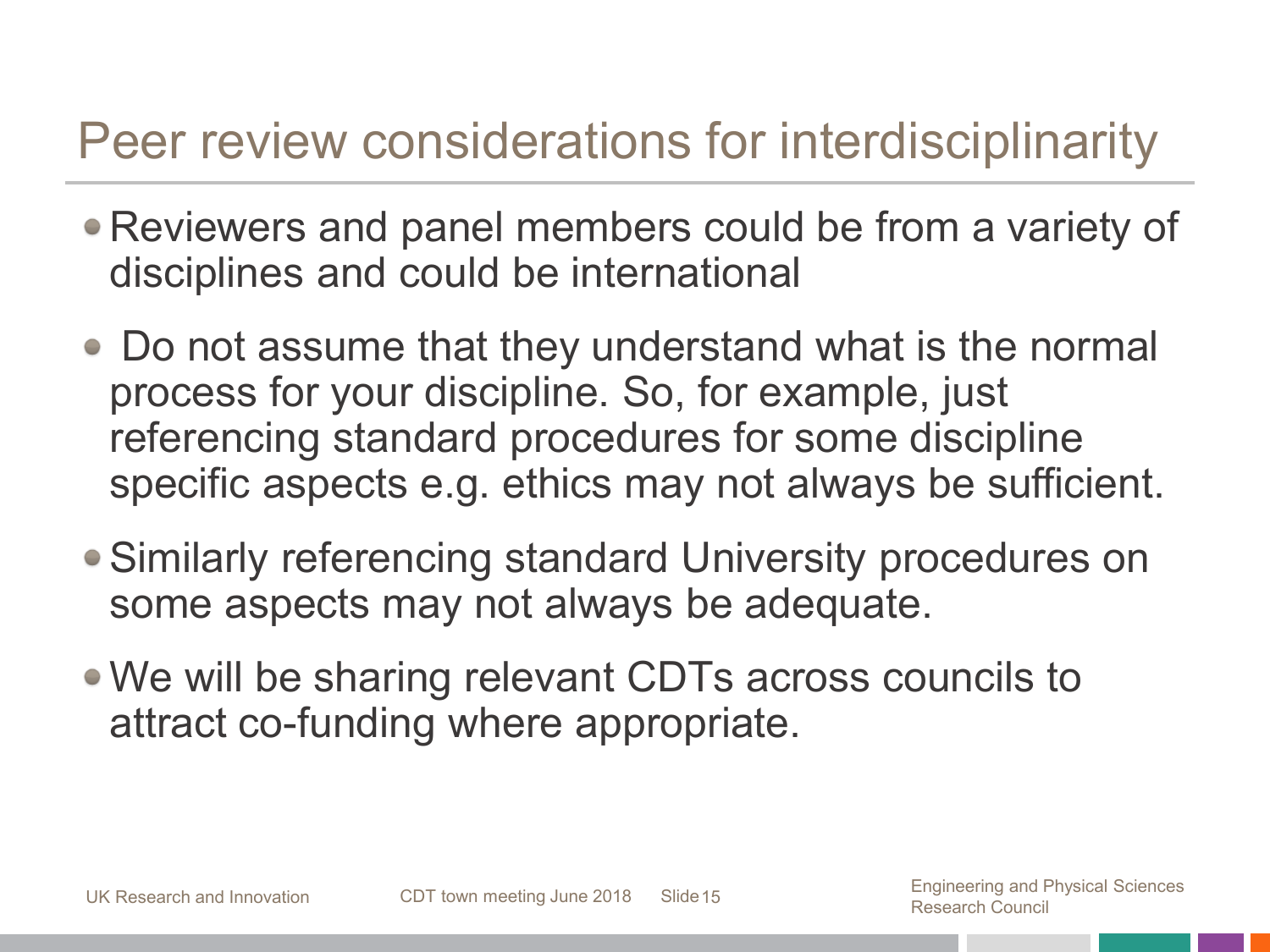### Contextual information from partners at interview

- For project partners collaborating on a large number of applications, they will be invited to provide this
- It will show the set of applications they are collaborating on, split into up to three tiers
- They can consider them all equal if they wish (all in one tier)
- Which tier a proposal is in will be shared with the interview panel.
	- This information will not be shared with applicants by UKRI.
	- They will not see information about the other proposals in that set
	- It will not be considered in isolation.
		- All partnership evidence provided will be taken into account
		- All evidence will be considered in terms of what would be expected given the nature/vision of the centre
		- Proposals will not be advantaged or disadvantaged as a result of having, or not having, this information.
- Its purpose is to avoid
	- Assumptions based on level of cash contributions
	- Assertions about priorities despite the panel not seeing full picture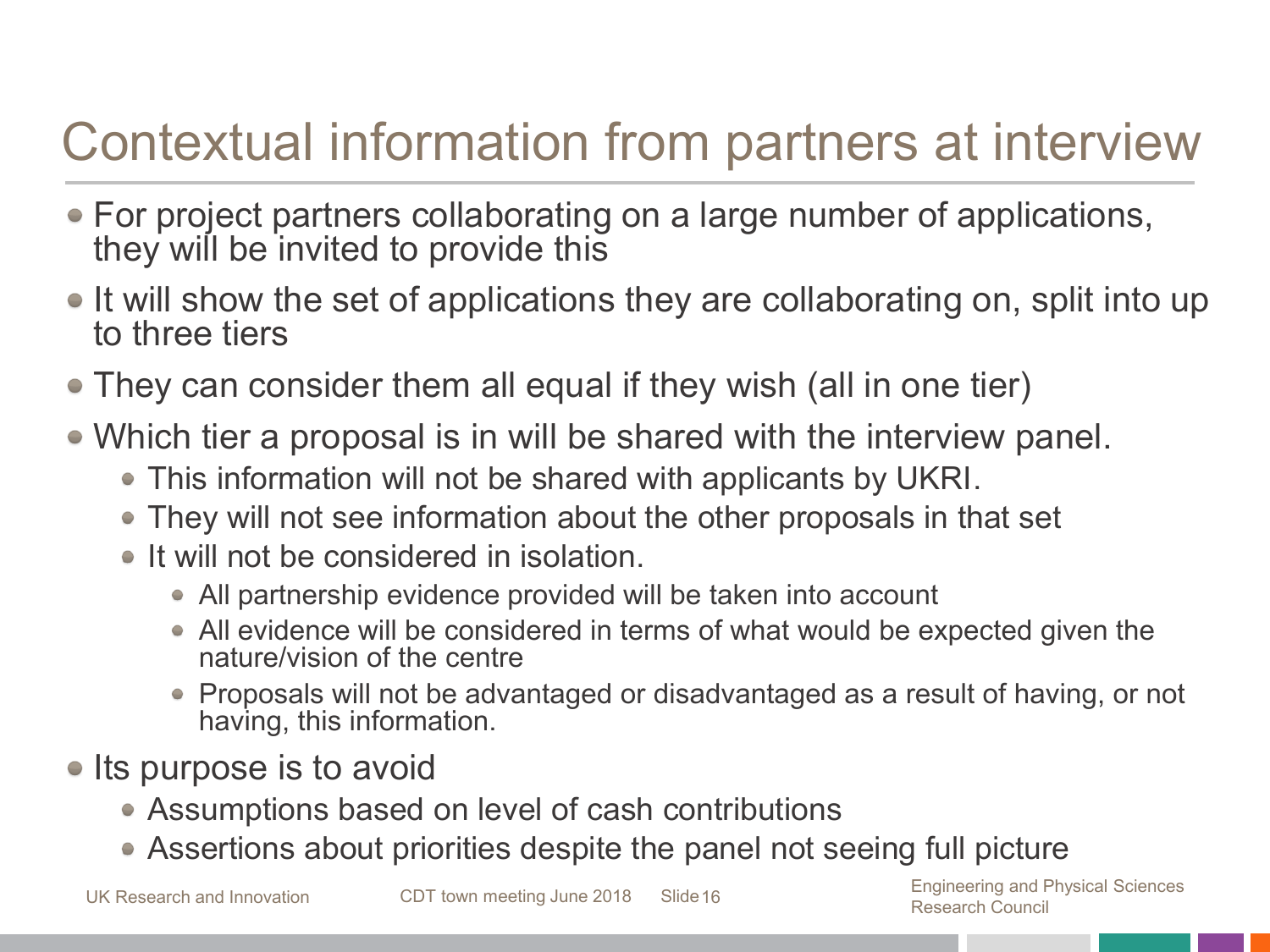### Assessment Criteria

- Full details are in the call document. What is written there is reflected in the peer review form
	- Quality of the training approach
	- National Importance of the CDT
	- Partnership and Engagement
	- ED&I
	- Management and governance
	- Value for money

#### • As with the outline stage, evidence is key

- Panels will be using the criteria as written, and the evidence provided against them – the proposal as written
- Proposals not meeting the minimum call conditions will be rejected without any peer review assessment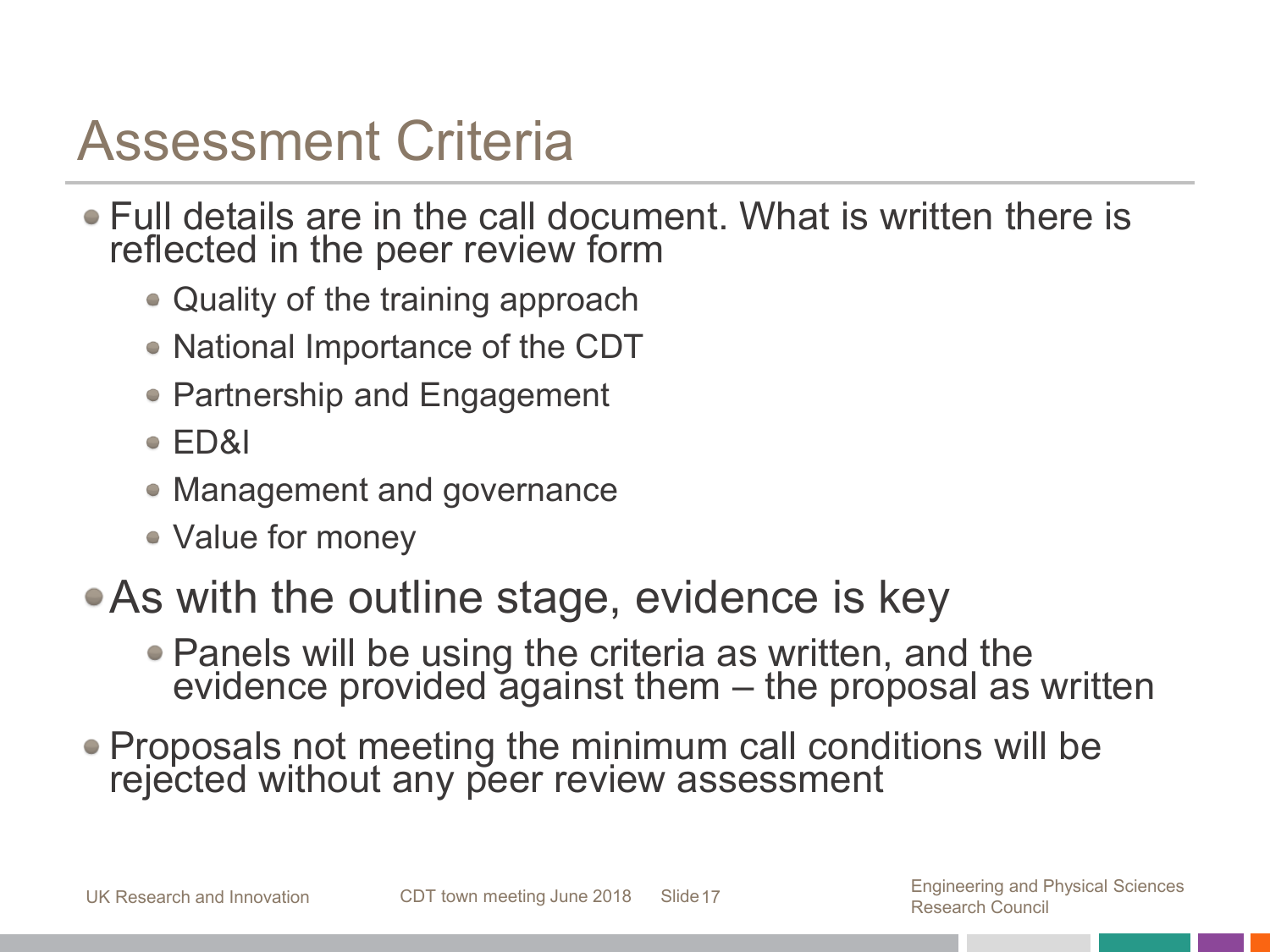

UK Research and Innovation CDT town meeting June 2018 Slide 18 Engineering and Physical Sciences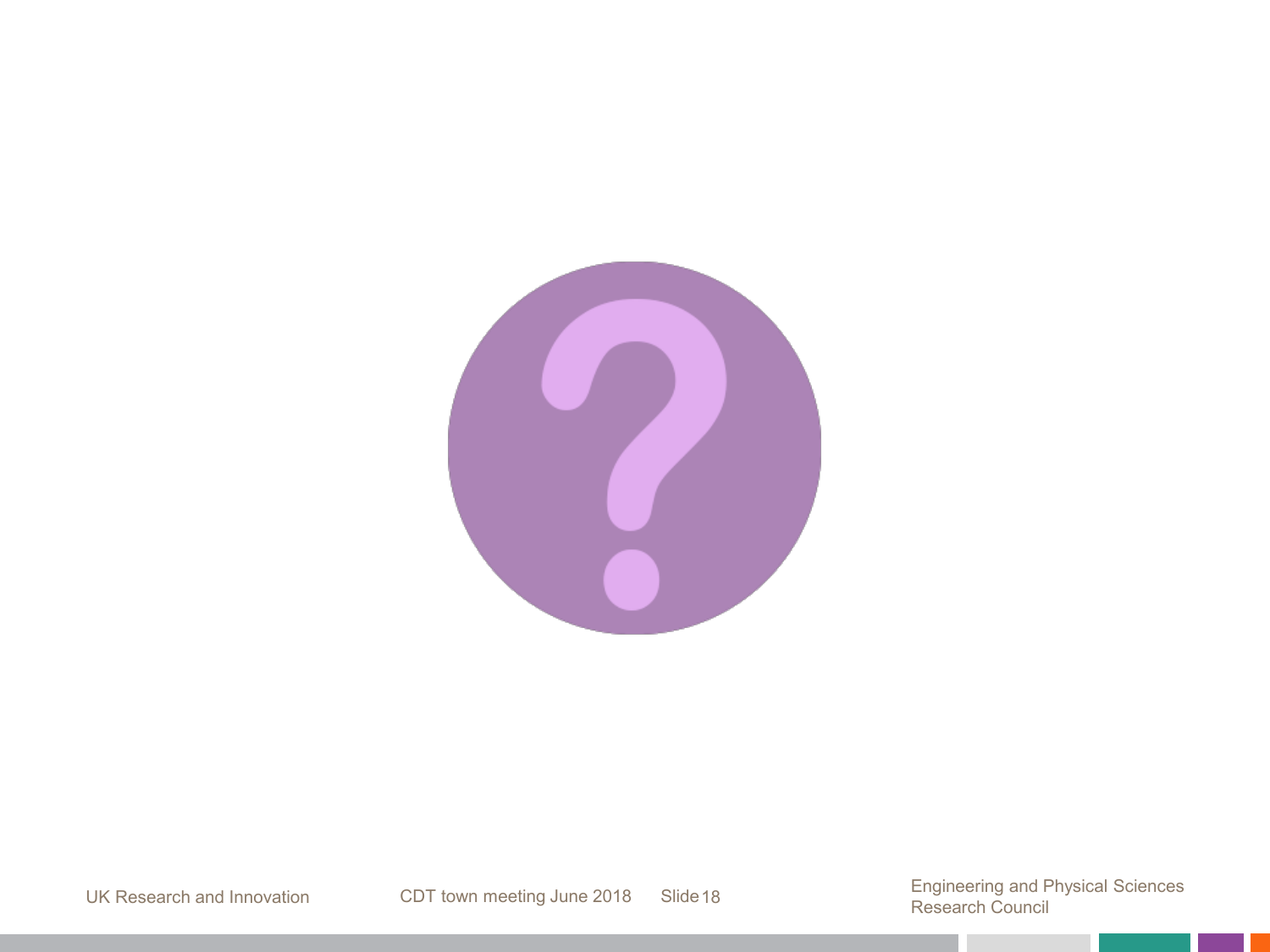Dr Adam Luqmani, Portfolio Manager

Engineering and Physical Sciences Research Council

#### Research Council



#### UK Research and Innovation

**Documentation** 

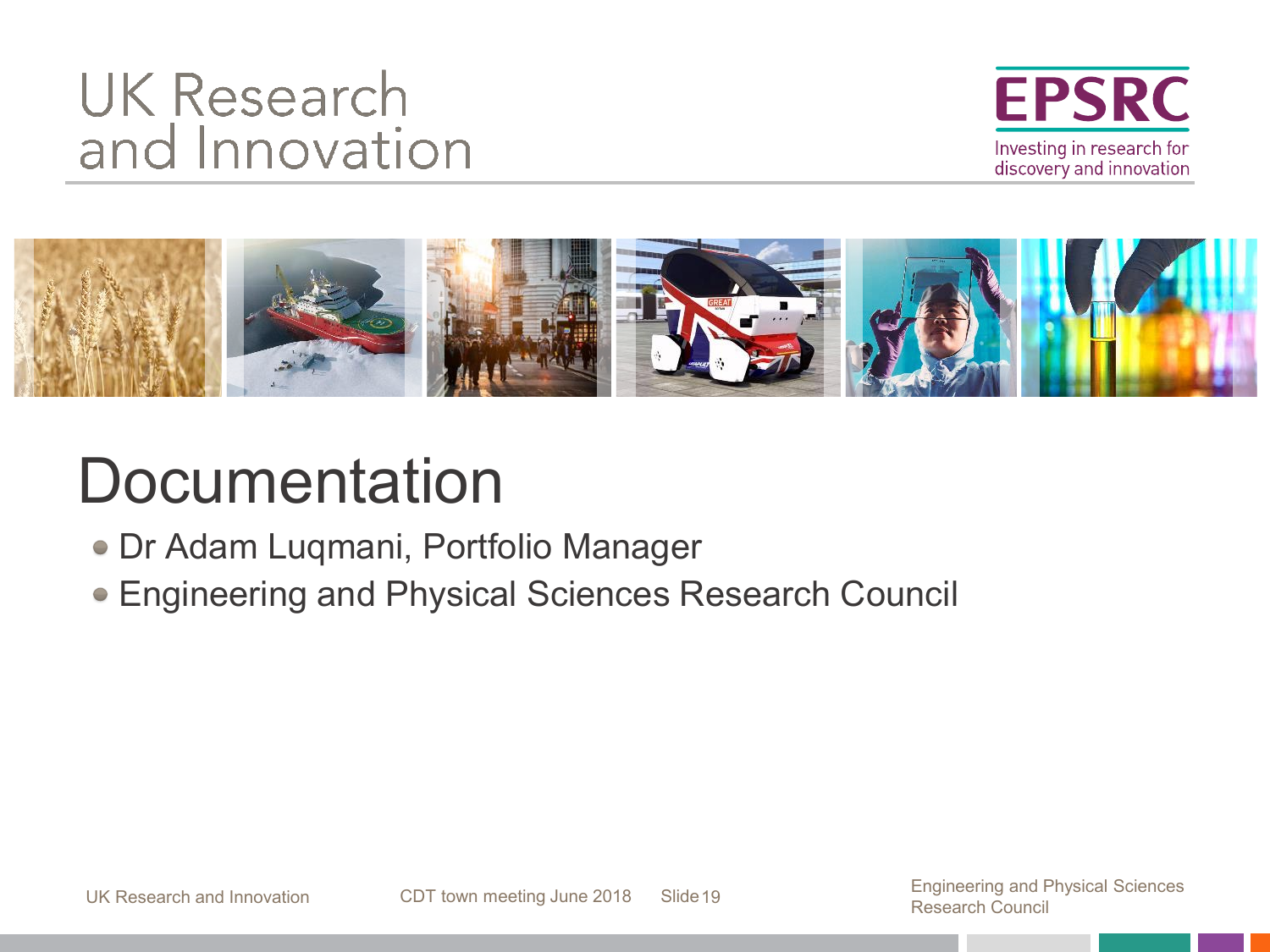### Centre Design

#### • Must be exactly 102 months (8.5 years)

- 8 years is required to get 5 cohorts through 4-year doctorates
- Extra 6 months to set-up, close off, etc.

#### Centre title must be

- 'EPSRC Centre for Doctoral Training in….'
- 'UKRI Centre for Doctoral Training in…'

#### Start date

- No earlier than 01 April 2019
- No later than 01 October 2019
- Please consider that an April start date means the grant finishes right at end of cohort five  $\dot{-}$  no wiggle room!
- A lot of information about enhanced training was included in the outline call document – this is still valid and should not be forgotten.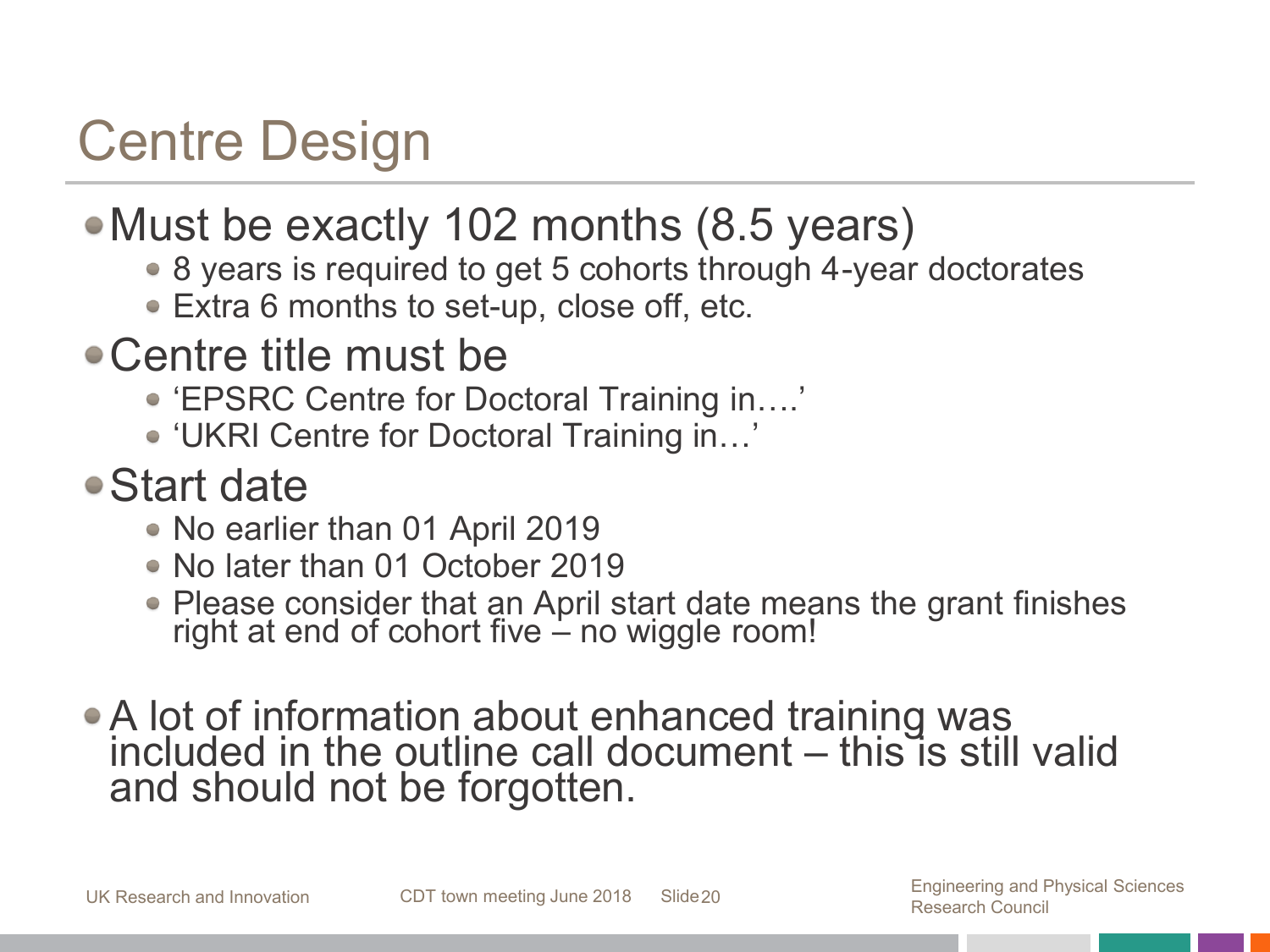#### Document requirements - overview

- Je-S application form
- Cover letter. This is not seen by peer review
- Case for support 15 sides. Should include pertinent track record of core team  $\bigcirc$
- Pathways to Impact  $-2$  sides
- ED&I strategy 2 sides
- Justification of Resources 2 sides
- Cost table 1 side
- Institutional support letters 1 per institution named on the Je-S form
- Project partner letters 1 per formal partner
- Technical annex for facilities if applicable
- No CVs should be submitted
- Do not use 'other attachment' type. This is not seen by peer review
- There are some additional document requirements for SFI if relevant. These are not seen by peer review.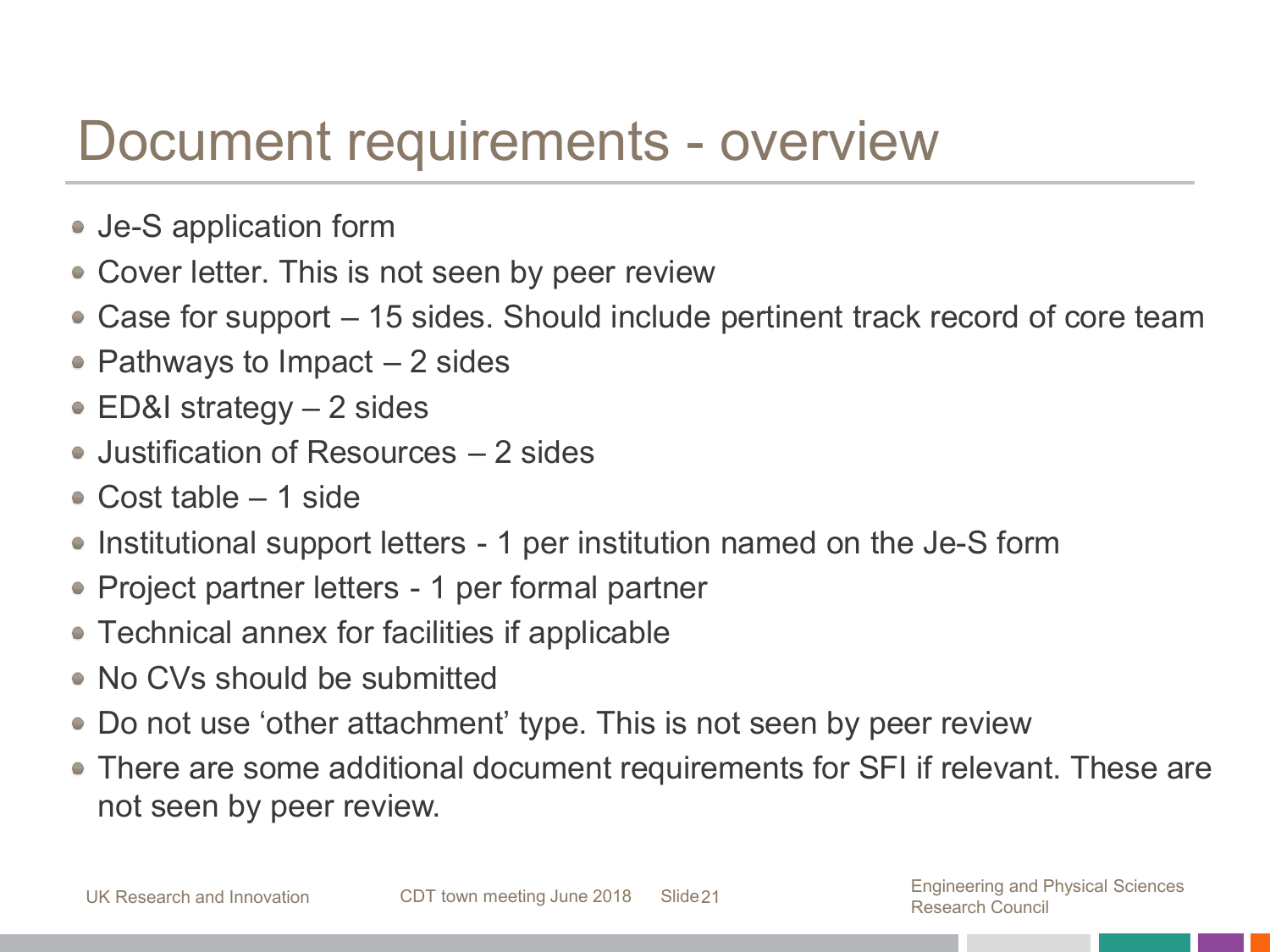#### Common issues

- 'Other' attachments where not specifically stated
	- At best it will be returned for amendment, delaying assessment
	- At worst it's missed and peer review don't see this evidence impacting on your competitiveness.
- Font Arial 11 or character equivalent
	- Might as well use Arial if at all possible
- Providing CVs
- Including information in the cover letter for reviewers even though this document isn't seen by them
- Detailing disciplines but not the research challenges/novel research within project details/training approach case
	- Affects impression of remit and novelty
	- Affects reviewers'/panel's assessment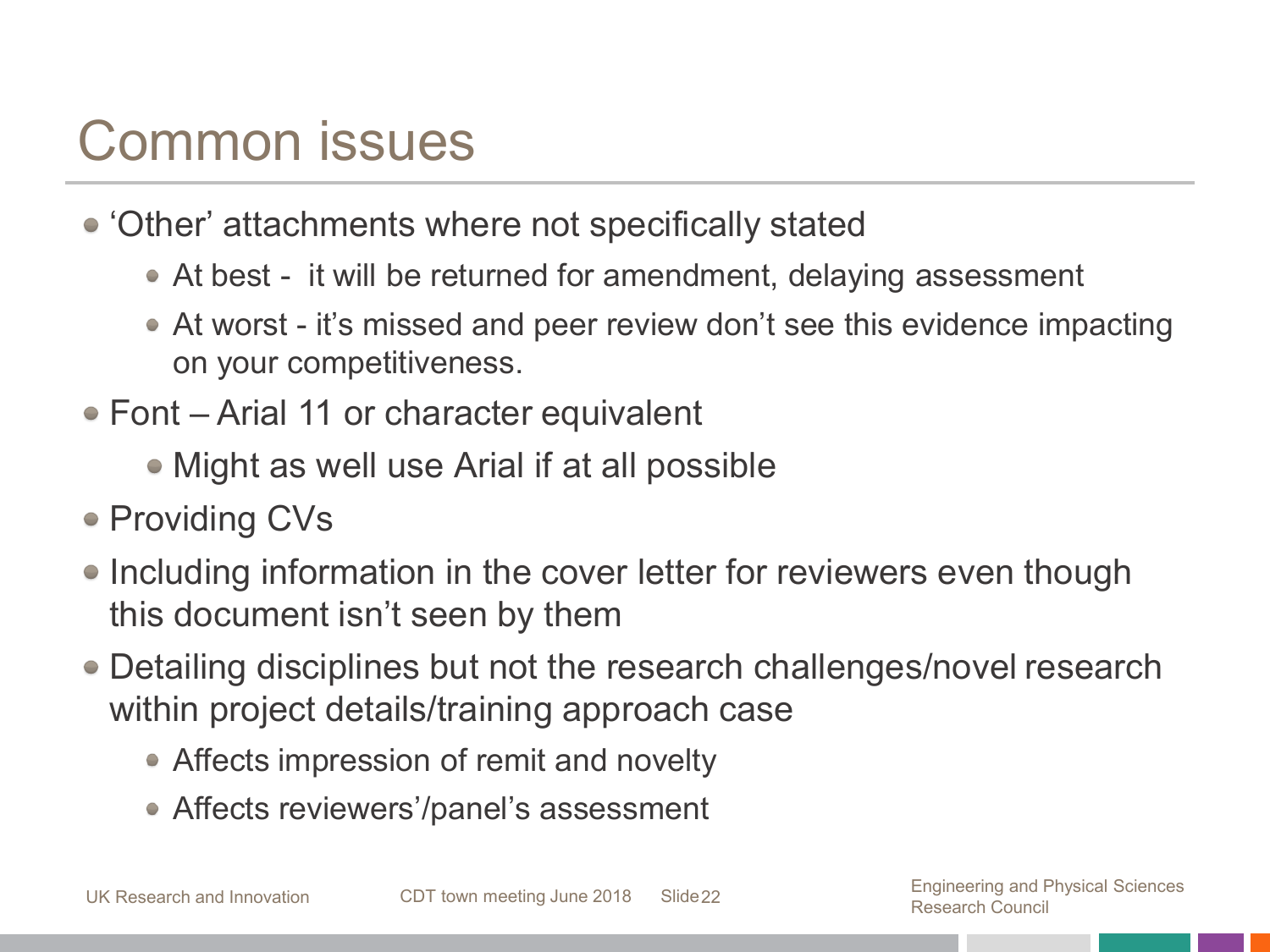## Responsible Innovation 1

- There is a collective responsibility by funders, researchers, and other innovators to consider the questions and dilemmas that science raises in terms of its impact (i.e. economic, social, or environmental)
- Each CDT must provide training in RI; equipping students for future careers and considering RI as part of delivering their doctoral project.
- RI is not just about ethics
- The amount of consideration of RI will depend on the Centre
	- It can impact on project choice, centre vision, and centre pathways to impact
	- It can impact on individual project design, individual project pathways to impact and follow on plans
- We expect Centres to carefully consider what is appropriate given the vision/topics of the centre
- The annex in the call document describes how RI might be considered across the centre and goes beyond the mandatory training component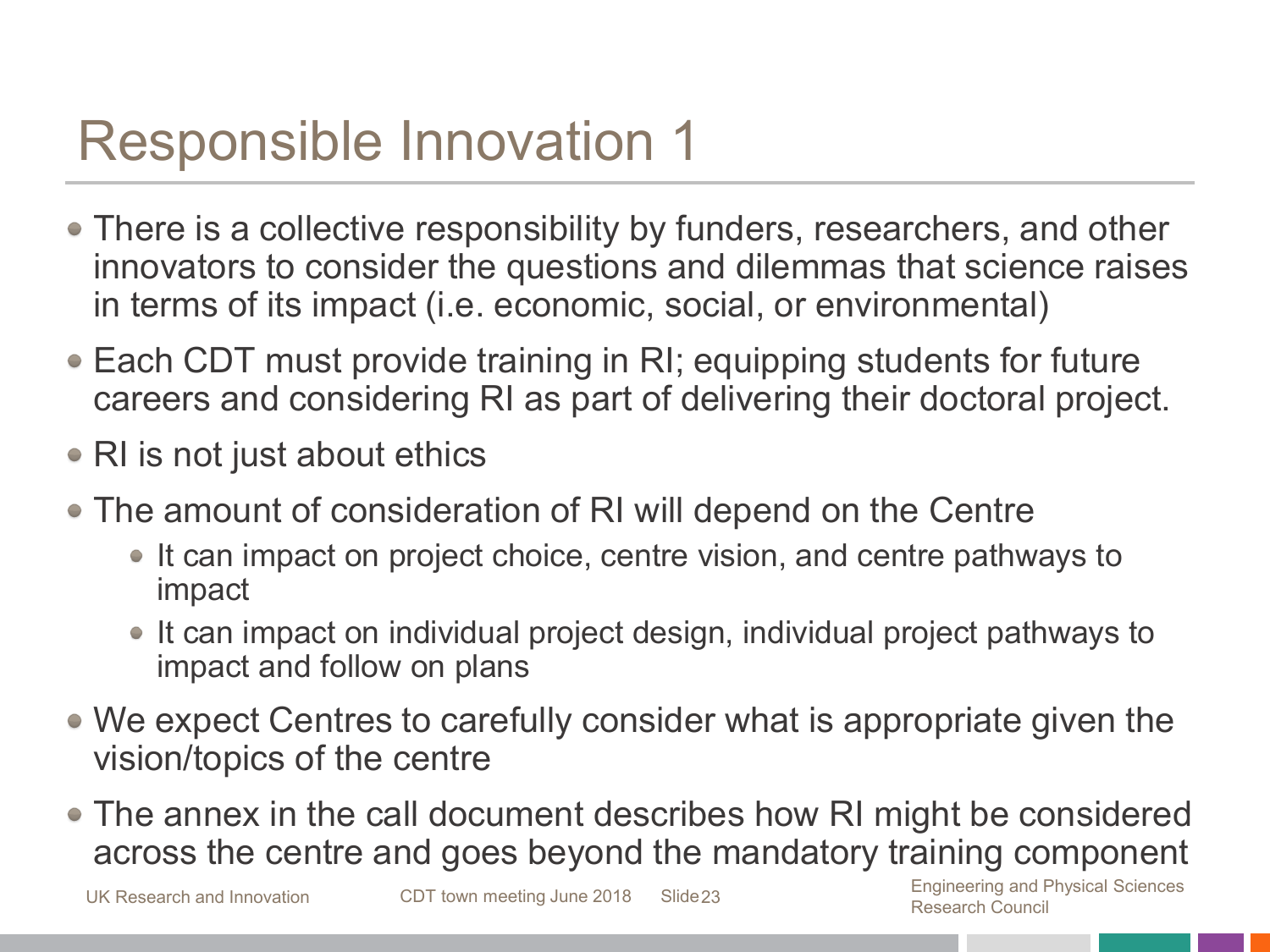### Responsible Innovation 2

- ORBIT this is an EPSRC commissioned activity related to RI in ICT. They have some useful resources, and can offer some support. However, it is entirely optional whether you wish to consider this. Other sources of resources and information relevant to the principles of RIR area may be available
- Proposals not providing RI training will be rejected by UKRI without further assessment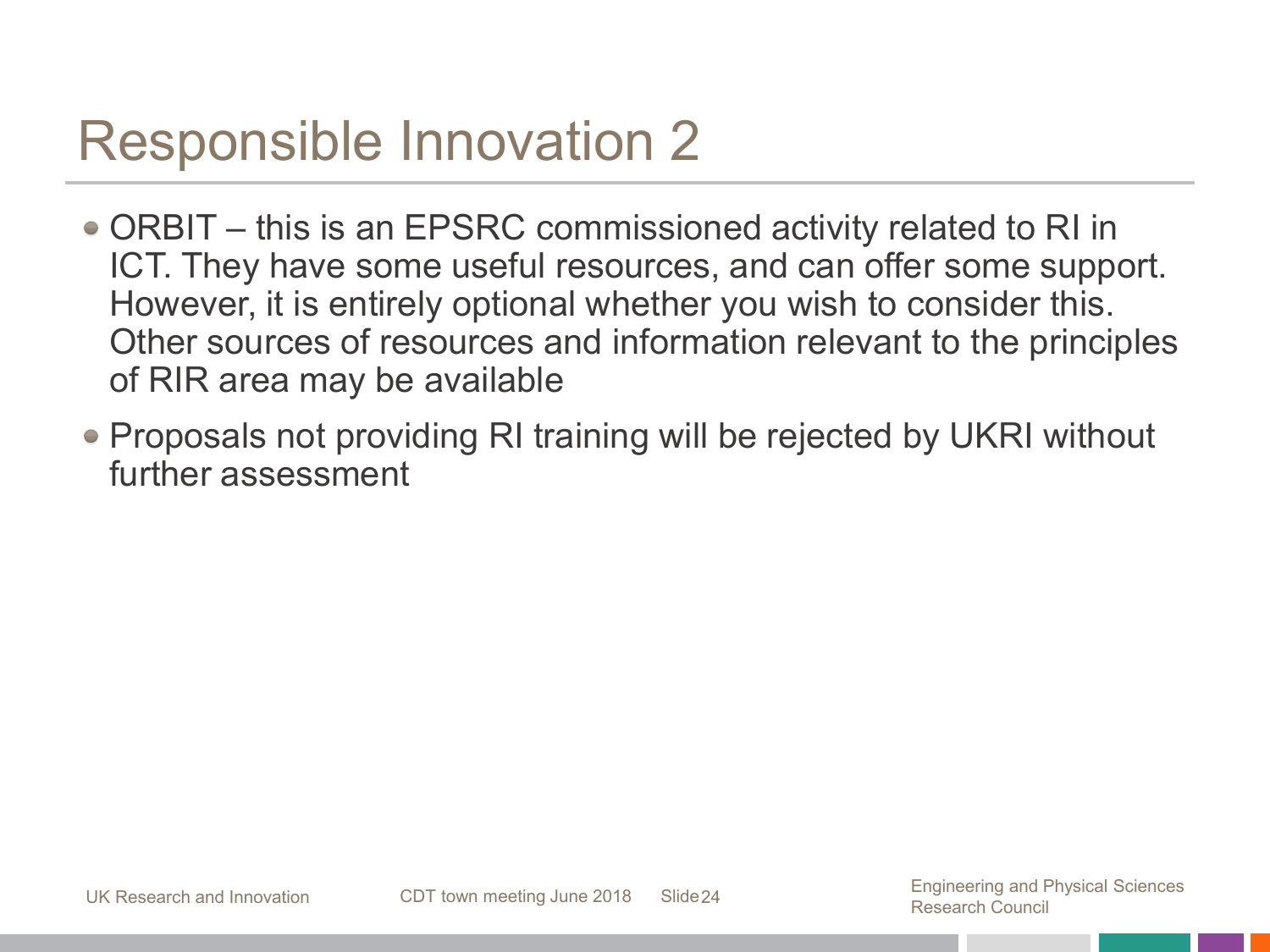## Equality, Diversity, and Inclusion Strategy

- We are not prescriptive about what this strategy should look like
- You should consider the issues and challenges of relevance to your centre and develop a strategy that aims to tackle these
- We are looking for improvement, not ultimate fixes
	- You will need to come up with tangible, measurable deliverables so that progress can be monitored
- CDTs are major investments, we expect you to be ED&I champions within your communities, leading the way, not just isolating ED&I to considerations of centre management.
- It's about the whole approach and environment not just the centre's students (e.g. also the staff cohort?)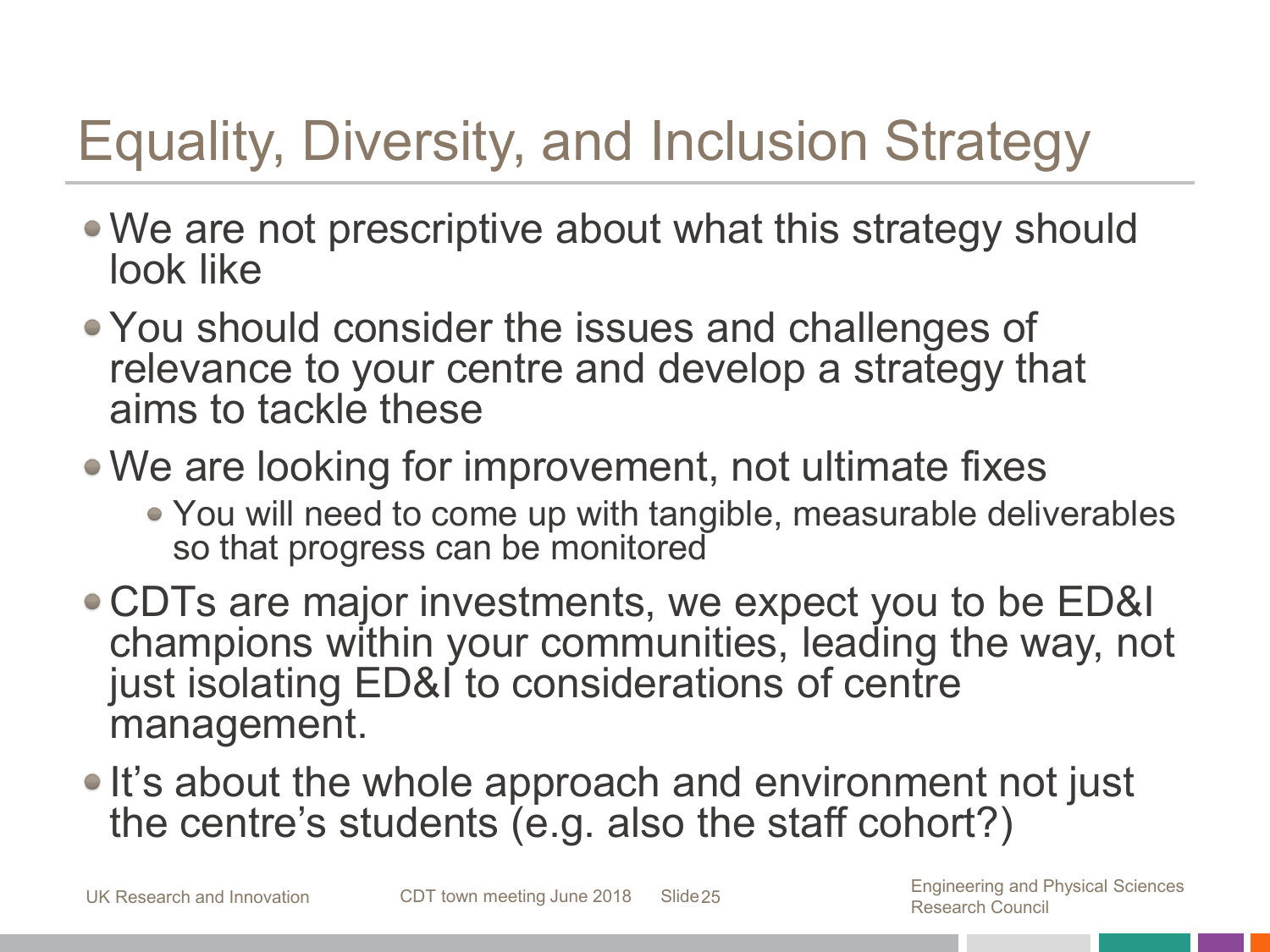## Letters of support

- Letters will only be accepted where a tangible, demonstrable contribution is being made to the centre
	- We will not accept letters expressing general support
	- Do not include letters only confirming participation on an advisory board
- Letters should be specific to the Centre and detail the contributions to be made, reflecting the values on the Je-S form
- Letters should include the advantages to the partner of engaging with the centre, and the advantages to the students of having that partner on board
- These letters can also provide useful evidence for national need, employability, and enhancement of prospects by this CDT)
- You can include up to 3 non-project partner letters
	- These should be used where someone can't be a partner because they will benefit financially from the grant, but are nevertheless making a tangible contribution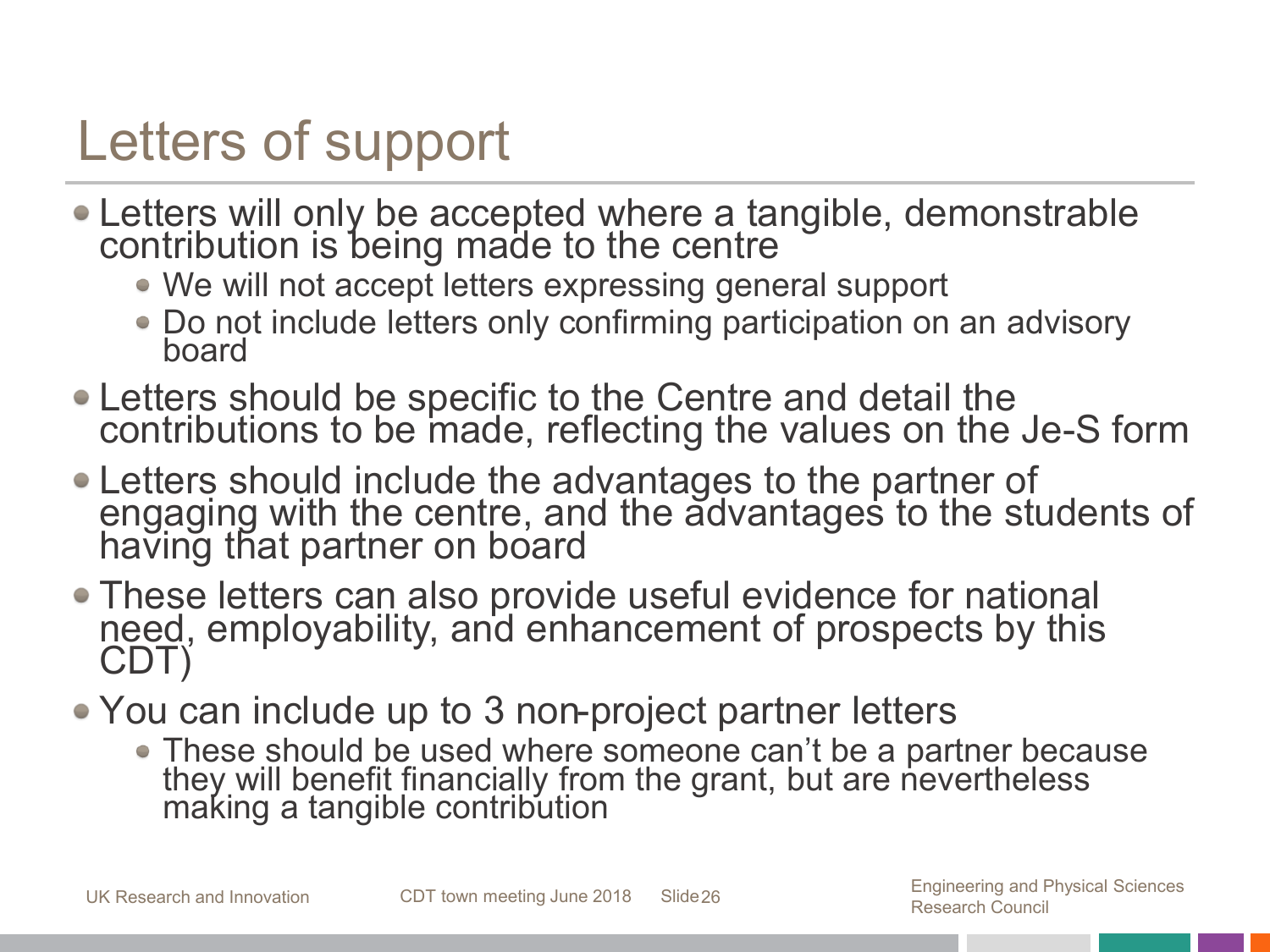### Case for Support

- Across the documentation you need to be confident that you have provided enough evidence to strongly meet the assessment criteria
- We have not prescribed how you should write or format your Case for Support except that it must include some track record information
- Consider how to make it easiest and the most digestible for the people assessing your proposal
- Consider what information will be provided in the other documents
	- Avoid repetition, especially with the Je-S form sections consider this as more space to make your case.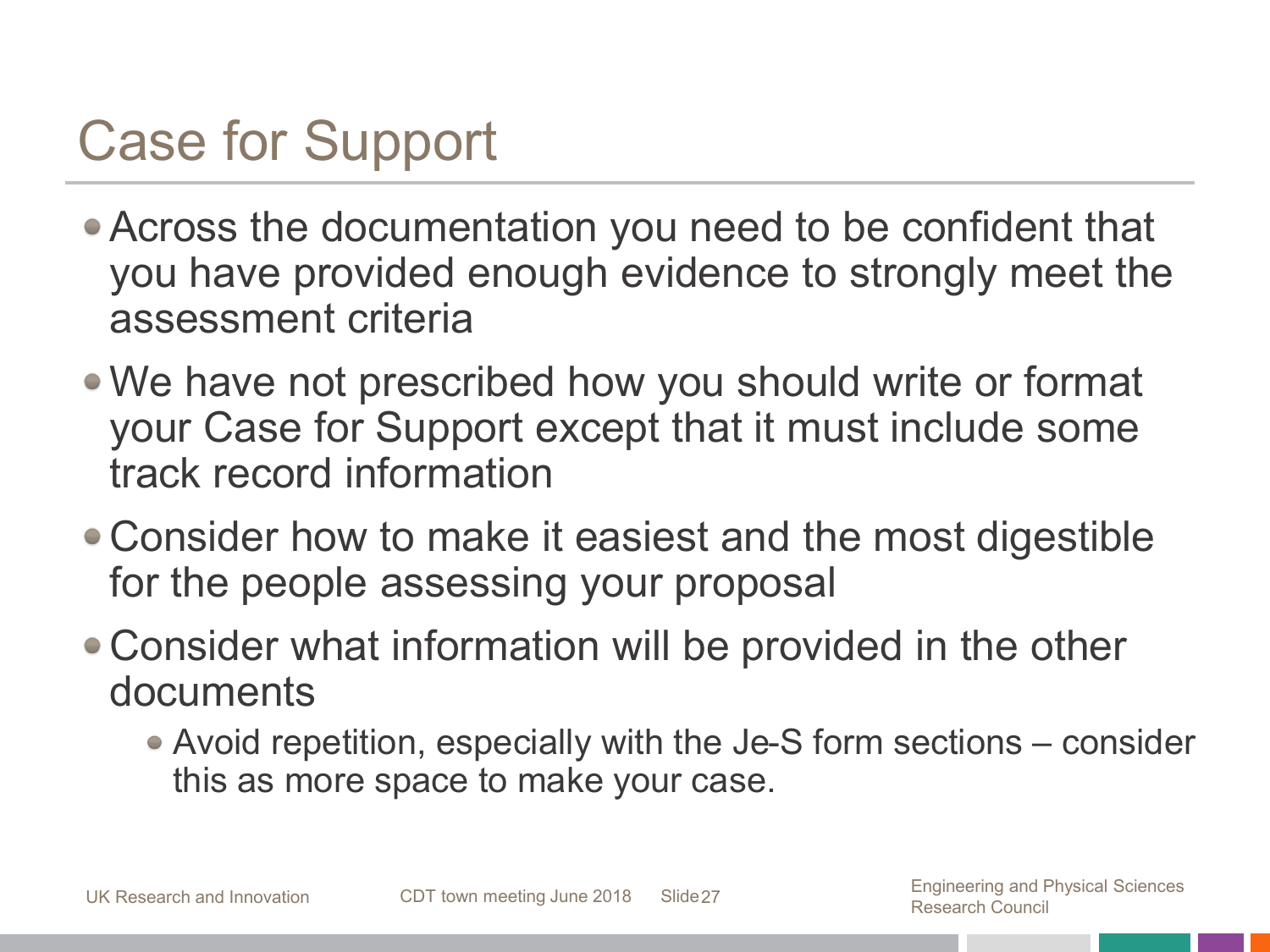

UK Research and Innovation CDT town meeting June 2018 Slide 28 Engineering and Physical Sciences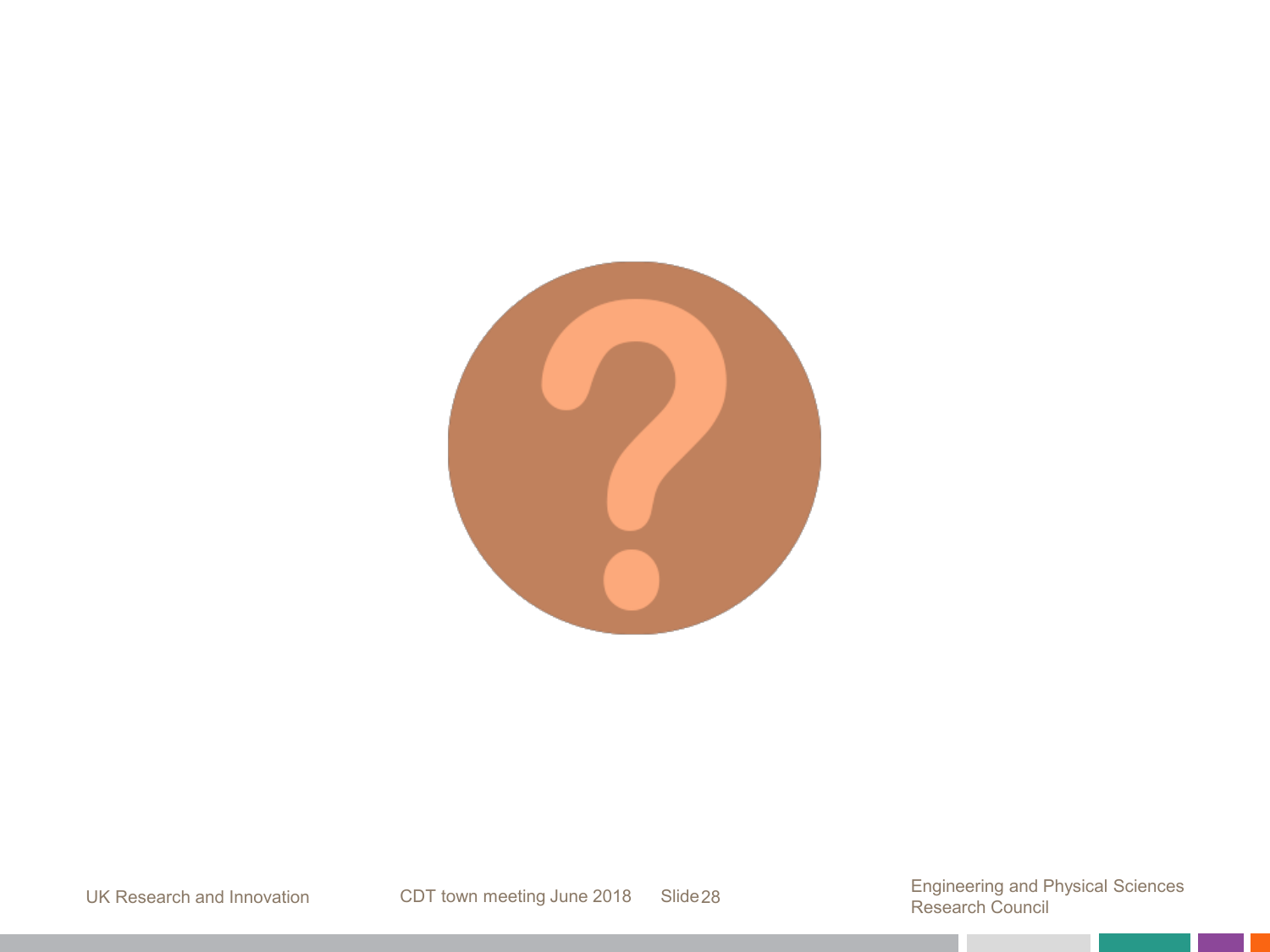## Finances

- Dr Christina Turner
- Engineering and Physical Sciences Research Council





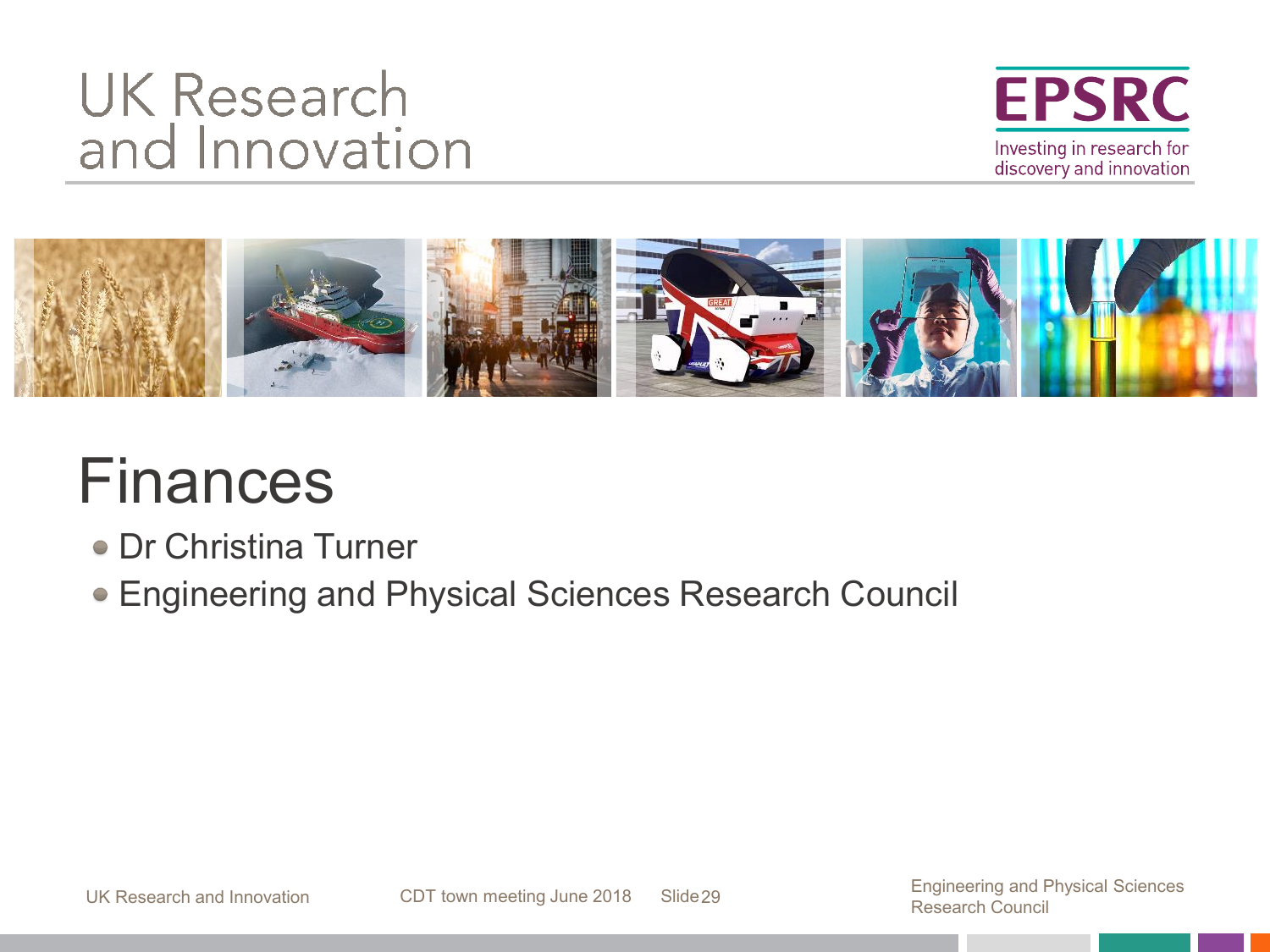#### Cost table

|                                                |                                        |                          | Е        | Е               | G        | н                        |                                             | J            |                                  |                   |
|------------------------------------------------|----------------------------------------|--------------------------|----------|-----------------|----------|--------------------------|---------------------------------------------|--------------|----------------------------------|-------------------|
|                                                | Total costs per student (over 4 years) |                          |          | <b>Minimums</b> |          |                          |                                             |              |                                  |                   |
| 4                                              | Stipend (inc. any enhancement)         |                          |          | £59,108.00      |          |                          | <b>Grand Totals of direct contributions</b> |              |                                  |                   |
| 5                                              | Fee                                    |                          |          | £17,040.00      |          | <b>UKRI</b>              |                                             | £0.00        |                                  |                   |
| 6                                              | Research training support (RTSG)       |                          |          |                 |          | <b>Other Funder</b>      |                                             | E0.00        |                                  |                   |
|                                                | <b>Total cost per student</b>          |                          | £0.00    |                 |          | <b>Total Centre cost</b> |                                             | £0.00        |                                  |                   |
|                                                | <b>Cohort costs</b>                    |                          | Cohort 1 | Cohort 2        | Cohort 3 | Cohort 4                 | Cohort 5                                    | Sub-totals   | <b>Validation</b><br><b>Test</b> | • You do not need |
|                                                | <b>Total number of students</b>        |                          |          |                 |          |                          |                                             | $\mathbf{0}$ | V1<br>NO.                        |                   |
| 12                                             | <b>Total studentship costs</b>         |                          | £0.00    | £0.00           | £0.00    | £0.00                    | £0.00                                       | £0.00        |                                  | to fill in every  |
|                                                | <b>UKRI</b> contributions              |                          |          |                 |          |                          |                                             |              |                                  | cell and some     |
| 14                                             | UKRI - stipend costs (indicative)      |                          |          |                 |          |                          |                                             |              |                                  |                   |
| 15                                             | UKRI - fee costs (indicative)          |                          |          |                 |          |                          |                                             |              |                                  | you can't         |
| 16                                             | UKRI - RTSG costs (indicative)         |                          |          |                 |          |                          |                                             |              |                                  |                   |
|                                                | <b>Total UKRI studentship costs</b>    |                          |          |                 |          |                          |                                             |              | V2<br>NO.                        |                   |
| 18                                             | UKRI - Start-up/set up costs           |                          |          |                 |          |                          |                                             |              |                                  | The orange        |
| 19                                             | <b>UKRI</b> - Management staff costs   |                          |          |                 |          |                          |                                             |              |                                  | cells should      |
| 20                                             | UKRI - Other delivery costs            |                          |          |                 |          |                          |                                             |              |                                  |                   |
|                                                | <b>Total UKRI non-studentship</b>      |                          |          |                 |          |                          |                                             |              |                                  | match your two    |
| 2 <sup>1</sup><br>costs                        |                                        |                          |          |                 |          |                          | £0.00                                       |              | Je-S form                        |                   |
| <b>Other Funder direct contributions</b><br>22 |                                        |                          |          |                 |          |                          |                                             |              |                                  |                   |
| 23                                             | Other funder -                         | <b>HEIs/Institutions</b> |          |                 |          |                          |                                             |              | V3<br>NO.                        | funding           |
| 24                                             | stipend costs                          | Project partners         |          |                 |          |                          |                                             |              |                                  | headings          |
| 25                                             | Other funder -                         | <b>HEIs/Institutions</b> |          |                 |          |                          |                                             |              | V <sub>4</sub>                   |                   |
| 26                                             | fee costs                              | Project partners         |          |                 |          |                          |                                             |              | NO.                              |                   |
| 27                                             | Other funder -                         | <b>HEIs/Institutions</b> |          |                 |          |                          |                                             |              |                                  | Costs have        |
| 28                                             | <b>RTSG costs</b>                      | <b>Project partners</b>  |          |                 |          |                          |                                             |              |                                  | been set up this  |
| 29                                             | <b>Total Other Funder</b>              |                          |          |                 |          |                          |                                             | £0.00        | V <sub>5</sub><br>NO.            |                   |
|                                                | studentship costs                      |                          |          |                 |          |                          |                                             |              |                                  | way to give you   |
| 30                                             | Non-                                   | <b>HEIs/Institutions</b> |          |                 |          |                          |                                             |              |                                  |                   |
|                                                | studentship                            |                          |          |                 |          |                          |                                             |              |                                  | flexibility.      |
| 31                                             | costs                                  | Project partners         |          |                 |          |                          |                                             |              |                                  |                   |
| 32                                             | <b>Total Other Funder</b>              |                          |          |                 |          |                          |                                             | £0.00        |                                  |                   |
|                                                | non-studentship costs                  |                          |          |                 |          |                          |                                             |              |                                  |                   |
| <b>MRC clinical top-up</b> (if appropriate)    |                                        |                          |          |                 |          |                          |                                             |              |                                  |                   |

- We have provided this is a protected spreadsheet should you wish to use it
- It must include **all** UK-based students you wish to support through the centre, not just the minimum 50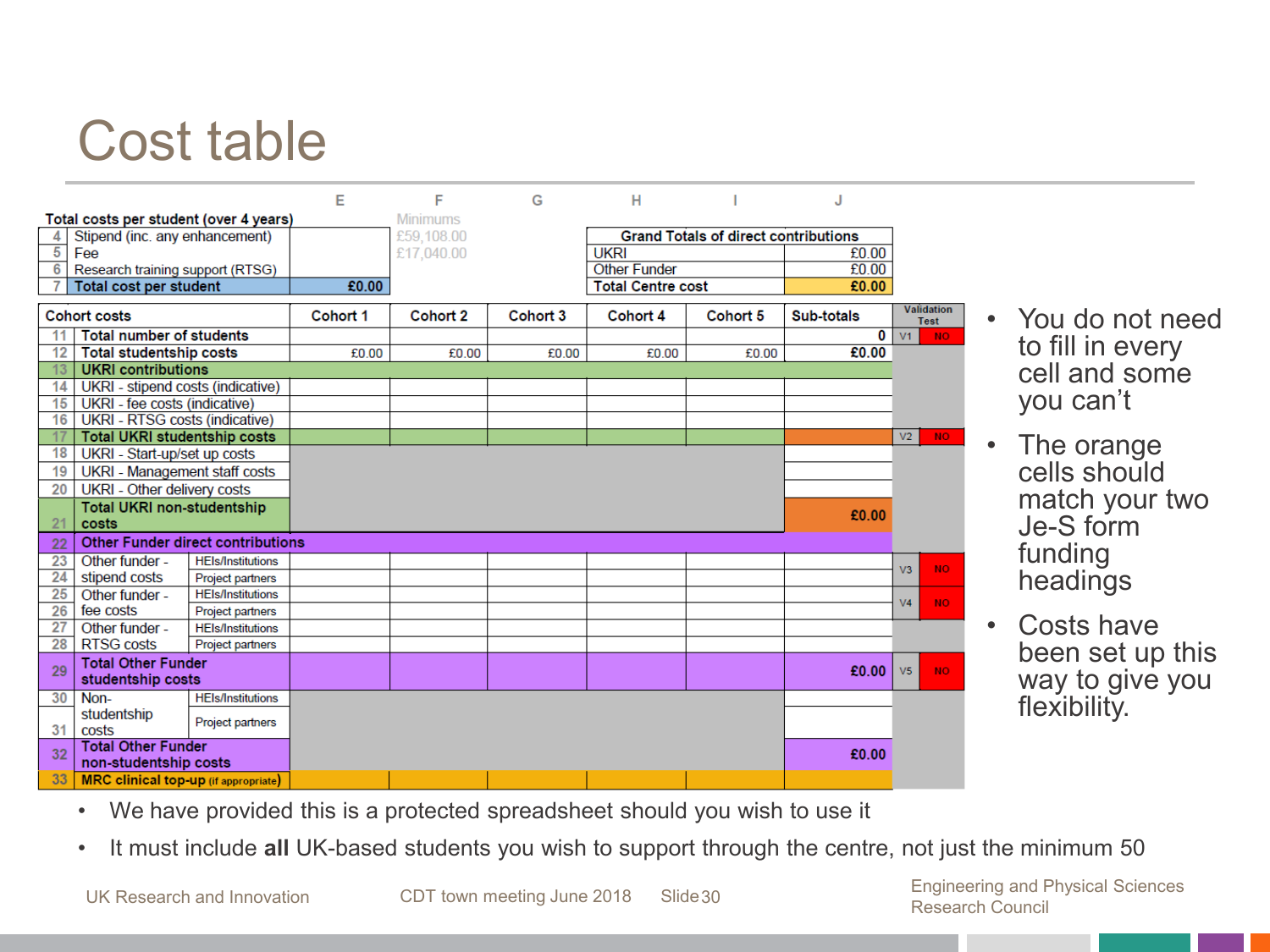## What not to include

- Row 33 is only available to the AI applicants (must have been flagged in the outline). The rest of the table is the same for both investments
- For EPSRC remit proposals with SFI component (must have submitted EOI when outline was submitted)
	- Don't include the SFI contributions, or the ROI-cohort students on this table. There is separate documentation to capture these.
- Do not include in-kind contributions in this table
	- These are captured elsewhere
- Do not include institution Estate/Indirect costs
	- We know they are there, but all institutions will be covering these.
	- We want to ensure people aren't penalised because some have included this and some haven't
	- Feel free to mention it in the institutional support letters.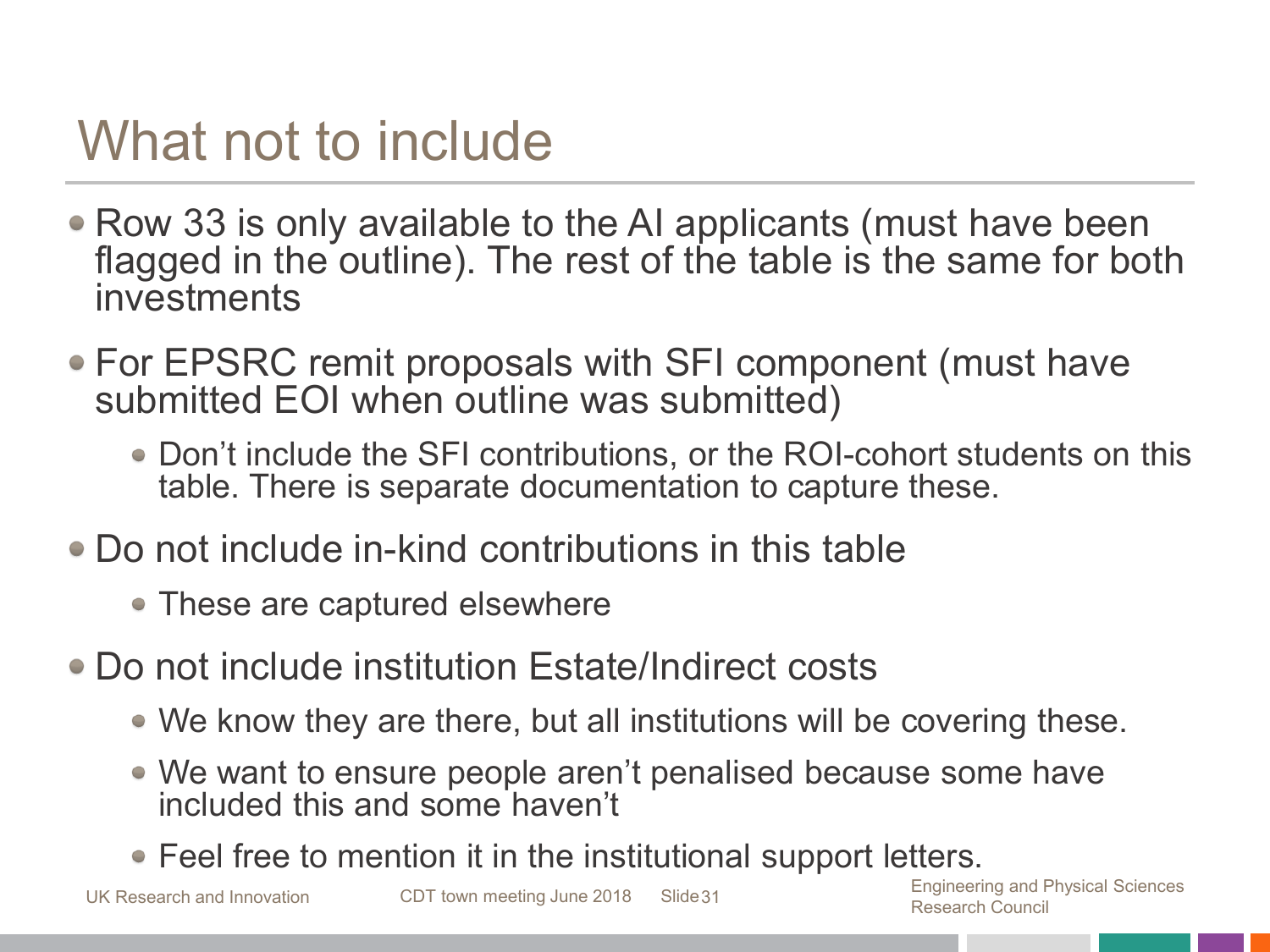#### Cost table

|                                        |                                                    |                          | E               | F               | G                        | н                                           |                   | J                                |                       |
|----------------------------------------|----------------------------------------------------|--------------------------|-----------------|-----------------|--------------------------|---------------------------------------------|-------------------|----------------------------------|-----------------------|
| Total costs per student (over 4 years) |                                                    |                          |                 | <b>Minimums</b> |                          |                                             |                   |                                  |                       |
| 4                                      | Stipend (inc. any enhancement)                     |                          |                 | £59,108.00      |                          | <b>Grand Totals of direct contributions</b> |                   |                                  |                       |
| 5                                      | Fee                                                |                          |                 | £17,040.00      |                          | <b>UKRI</b>                                 |                   | £0.00                            |                       |
|                                        | 6<br>Research training support (RTSG)              |                          |                 |                 |                          | <b>Other Funder</b>                         |                   | £0.00                            |                       |
| <b>Total cost per student</b>          |                                                    | £0.00                    |                 |                 | <b>Total Centre cost</b> |                                             | £0.00             |                                  |                       |
| <b>Cohort costs</b>                    |                                                    | Cohort 1                 | <b>Cohort 2</b> | Cohort 3        | Cohort 4                 | Cohort 5                                    | <b>Sub-totals</b> | <b>Validation</b><br><b>Test</b> |                       |
|                                        | <b>Total number of students</b><br>11              |                          |                 |                 |                          |                                             |                   |                                  | V <sub>1</sub><br>NO. |
| 12                                     | <b>Total studentship costs</b>                     |                          | £0.00           | £0.00           | £0.00                    | £0.00                                       | £0.00             | £0.0                             |                       |
| 13                                     | <b>UKRI</b> contributions                          |                          |                 |                 |                          |                                             |                   |                                  |                       |
| 14                                     | UKRI - stipend costs (indicative)                  |                          |                 |                 |                          |                                             |                   |                                  |                       |
| 15                                     | UKRI - fee costs (indicative)                      |                          |                 |                 |                          |                                             |                   |                                  |                       |
| 16                                     | <b>UKRI - RTSG costs (indicative)</b>              |                          |                 |                 |                          |                                             |                   |                                  |                       |
| 17                                     | <b>Total UKRI studentship costs</b>                |                          |                 |                 |                          |                                             |                   |                                  | V2<br>NO.             |
| 18                                     | UKRI - Start-up/set up costs                       |                          |                 |                 |                          |                                             |                   |                                  |                       |
| 19                                     | UKRI - Management staff costs                      |                          |                 |                 |                          |                                             |                   |                                  |                       |
| 20                                     | UKRI - Other delivery costs                        |                          |                 |                 |                          |                                             |                   |                                  |                       |
| 21                                     | <b>Total UKRI non-studentship</b><br>costs         |                          |                 |                 |                          |                                             |                   | 00<br>£                          |                       |
| 22                                     | <b>Other Funder direct contributions</b>           |                          |                 |                 |                          |                                             |                   |                                  |                       |
| 23                                     | Other funder -                                     | <b>HEIs/Institutions</b> |                 |                 |                          |                                             |                   |                                  | NO.                   |
| 24                                     | stipend costs                                      | Project partners         |                 |                 |                          |                                             |                   |                                  | V3                    |
| 25                                     | Other funder -                                     | <b>HEIs/Institutions</b> |                 |                 |                          |                                             |                   |                                  | NO.<br>V <sub>4</sub> |
| 26                                     | fee costs                                          | Project partners         |                 |                 |                          |                                             |                   |                                  |                       |
| 27                                     | Other funder -                                     | <b>HEIs/Institutions</b> |                 |                 |                          |                                             |                   |                                  |                       |
| 28                                     | <b>RTSG costs</b>                                  | Project partners         |                 |                 |                          |                                             |                   |                                  |                       |
| 29                                     | <b>Total Other Funder</b><br>studentship costs     |                          |                 |                 |                          |                                             |                   | £0.                              | V <sub>5</sub><br>NO. |
| 30                                     | Non-<br><b>HEIs/Institutions</b>                   |                          |                 |                 |                          |                                             |                   |                                  |                       |
| 31                                     | studentship<br>costs                               | Project partners         |                 |                 |                          |                                             |                   |                                  |                       |
| 32                                     | <b>Total Other Funder</b><br>non-studentship costs |                          |                 |                 |                          |                                             |                   | £0.00                            |                       |
| 33                                     | <b>MRC clinical top-up</b> (if appropriate)        |                          |                 |                 |                          |                                             |                   |                                  |                       |
|                                        |                                                    |                          |                 |                 |                          |                                             |                   |                                  |                       |

UK Research and Innovation CDT town meeting June 2018 Slide 32 Engineering and Physical Sciences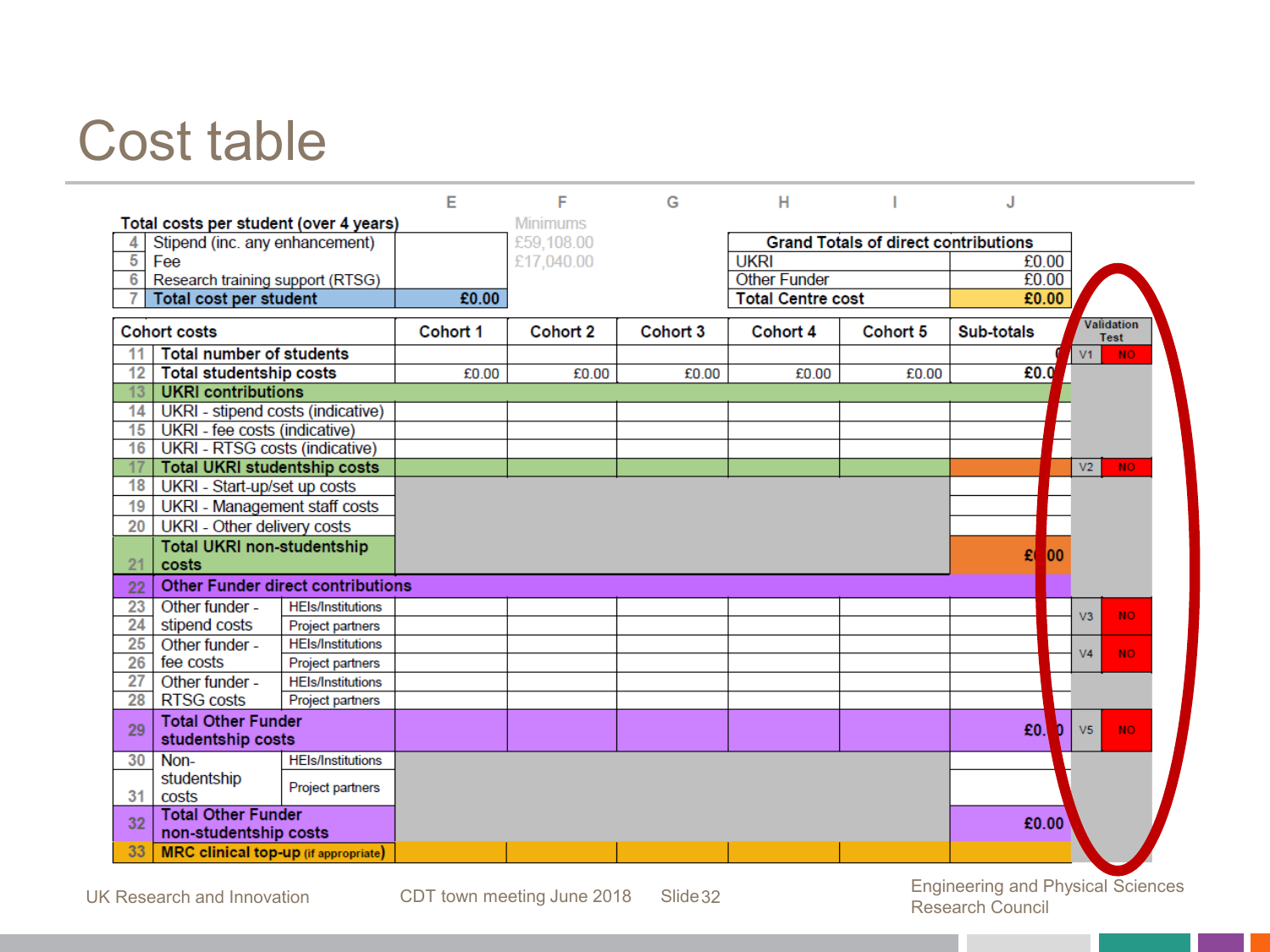#### Validation tests

- Your centre must support at least 50 students so the validation on row 11 checks this (V1)
- You cannot request studentship funds equivalent to more than 40 students so row 17 checks that the total UKRI request is no more than 40 times an individual student's costs (V2)
- V3 Other funder expenditure must include stipend costs equivalent to 10 students' stipends (rows 23 and 24)
- V4 Other funder expenditure must include fee costs equivalent to 10 students' fees (rows 23 and 24)
- V5 The contribution to studentship costs from non-UKRI sources must be at 20% of total studentship costs – i.e. total on row 29 is min. 20% of J12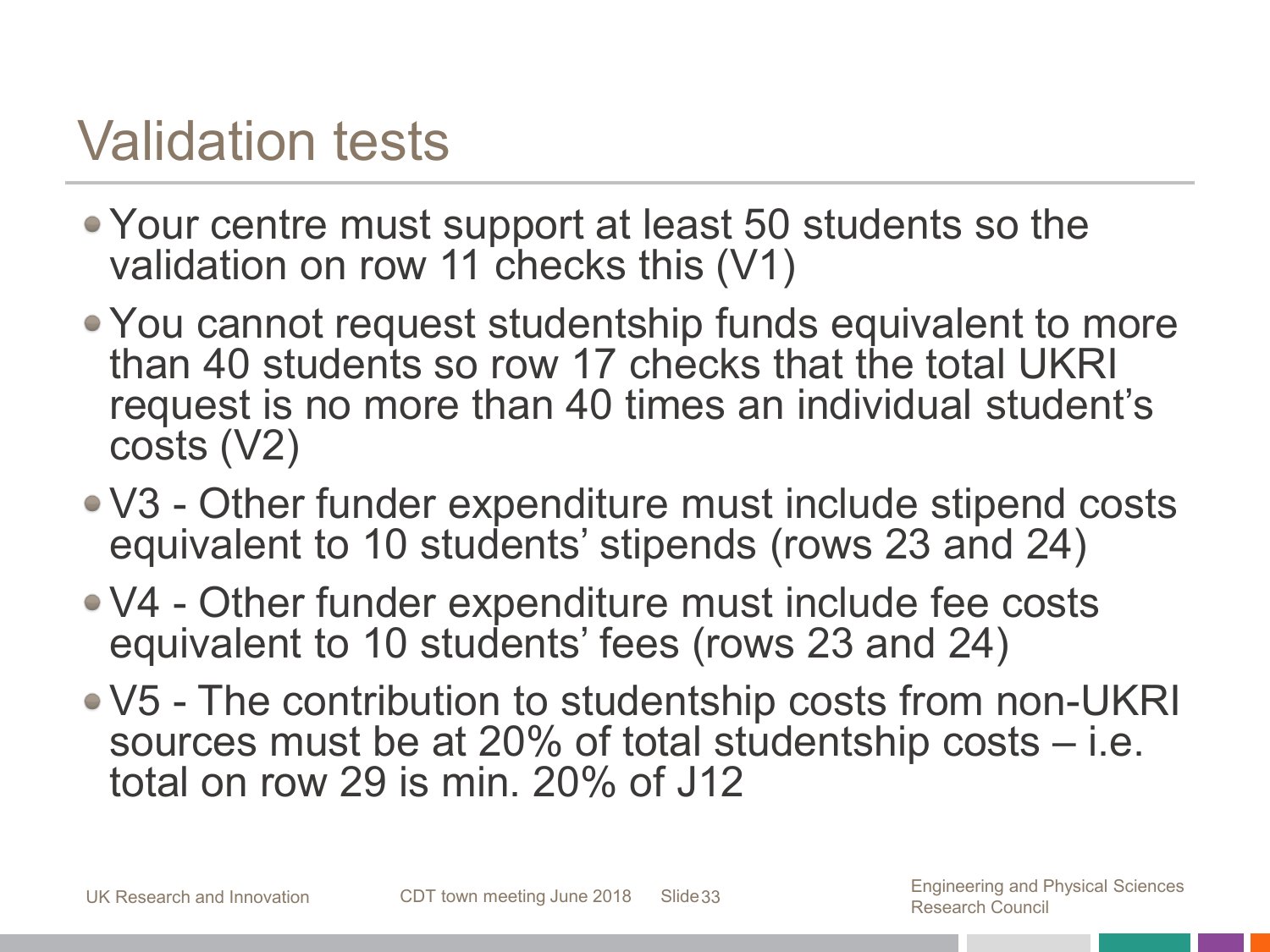## RTSG vs Centre delivery

- RTSG is the money needed to support an individual student's project e.g.
	- Consumables
	- Conference fees, travel, and subsistence
	- Facility access to run experiments for their research
	- Specialist training
- You should indicate an average amount in the proposal but we recognise students may get a different amount depending on their individual project needs.
- We do not set an amount it should be what is appropriate
	- Remember that it impacts on the amount of leverage you require
- Centre delivery includes management costs, coordination costs, and those related to the standard cohort training package being offered e.g.
	- Training course development for courses they will attend as a cohort
	- Attendance of external courses by the whole cohort access e.g.
		- facility summer schools for general facility/technique training;
		- One day RI workshops
- You do not need to re-invent the wheel. If a course exists that you can access and serves your purposes, you can request costs to send students
	- The outline call documentation included some examples of this
- Remember that the tuition fee covers delivery and attendance of existing institutional-based courses.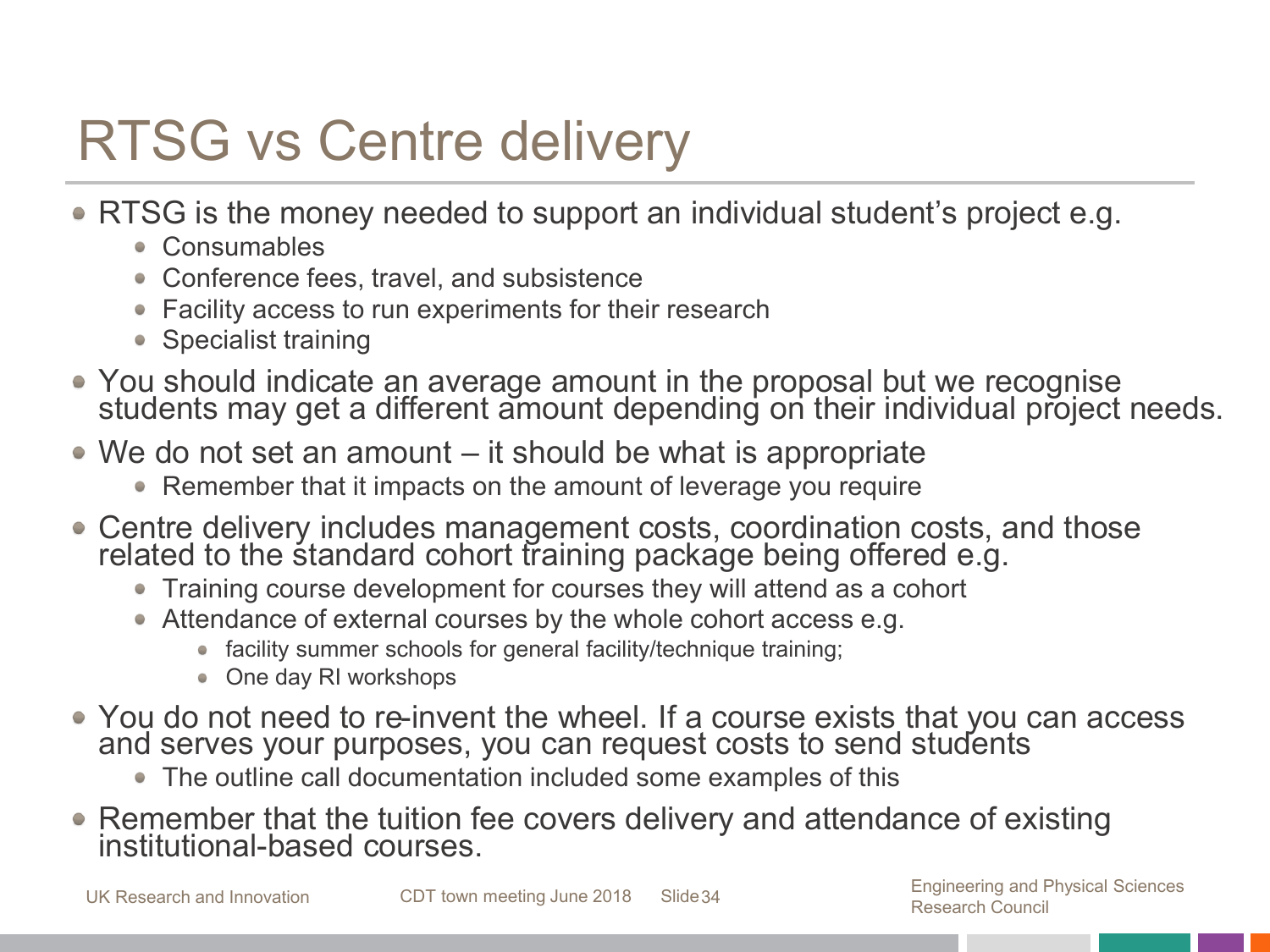#### Profiles - draft

- Centres will not have bespoke expenditure profiles
- All start-up costs for new centres will be paid in Q1 of the grant
- Studentship costs will be paid based on a standard bell curve assuming same #students per cohort.
- Delivery costs will be paid linearly across the grant's duration
- Since 2015, all grants (including training grants) have had held payments. This will not be the case for the 2018 CDTs to allow us to create a better spend profile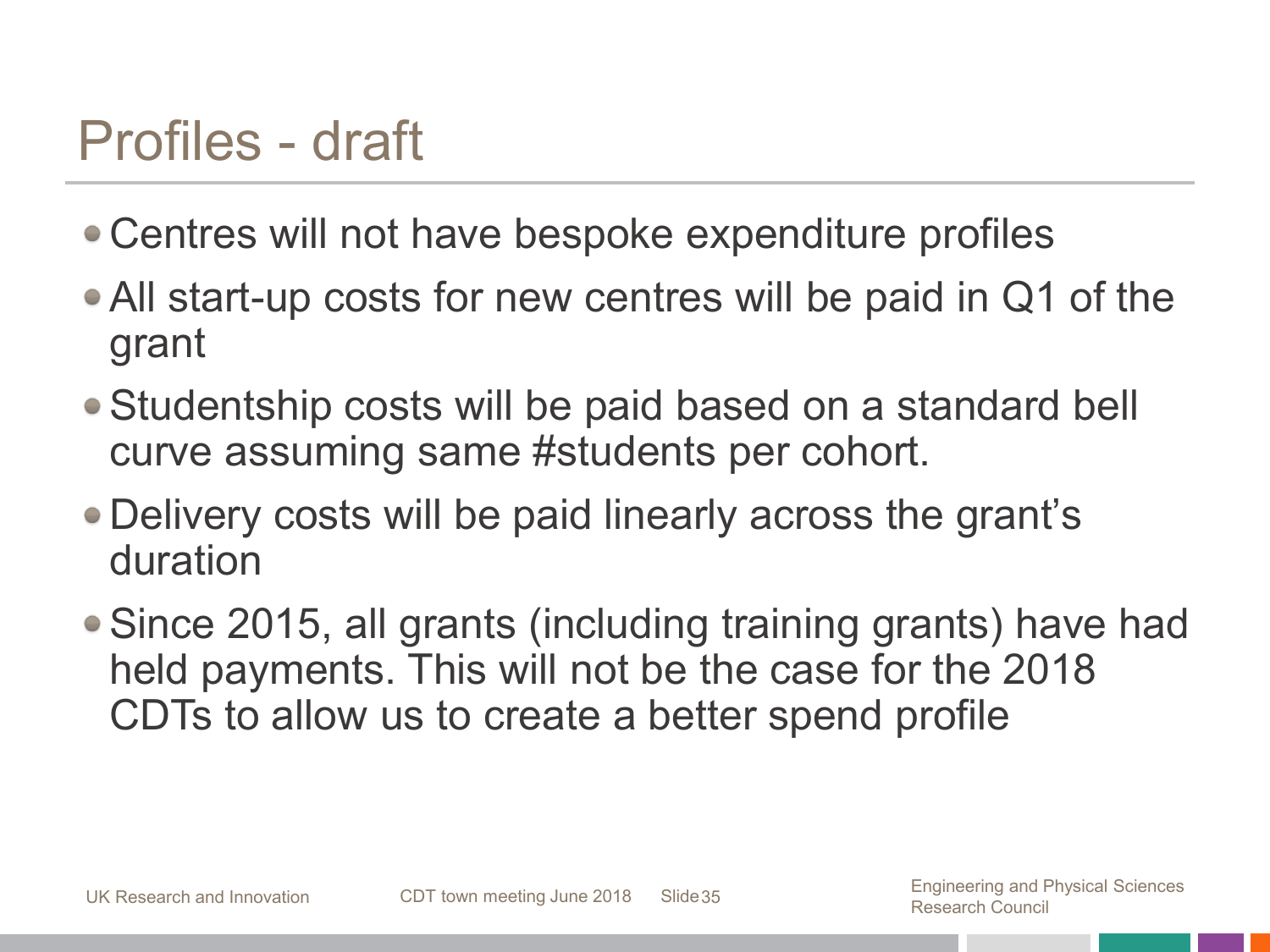

UK Research and Innovation CDT town meeting June 2018 Slide 36 Engineering and Physical Sciences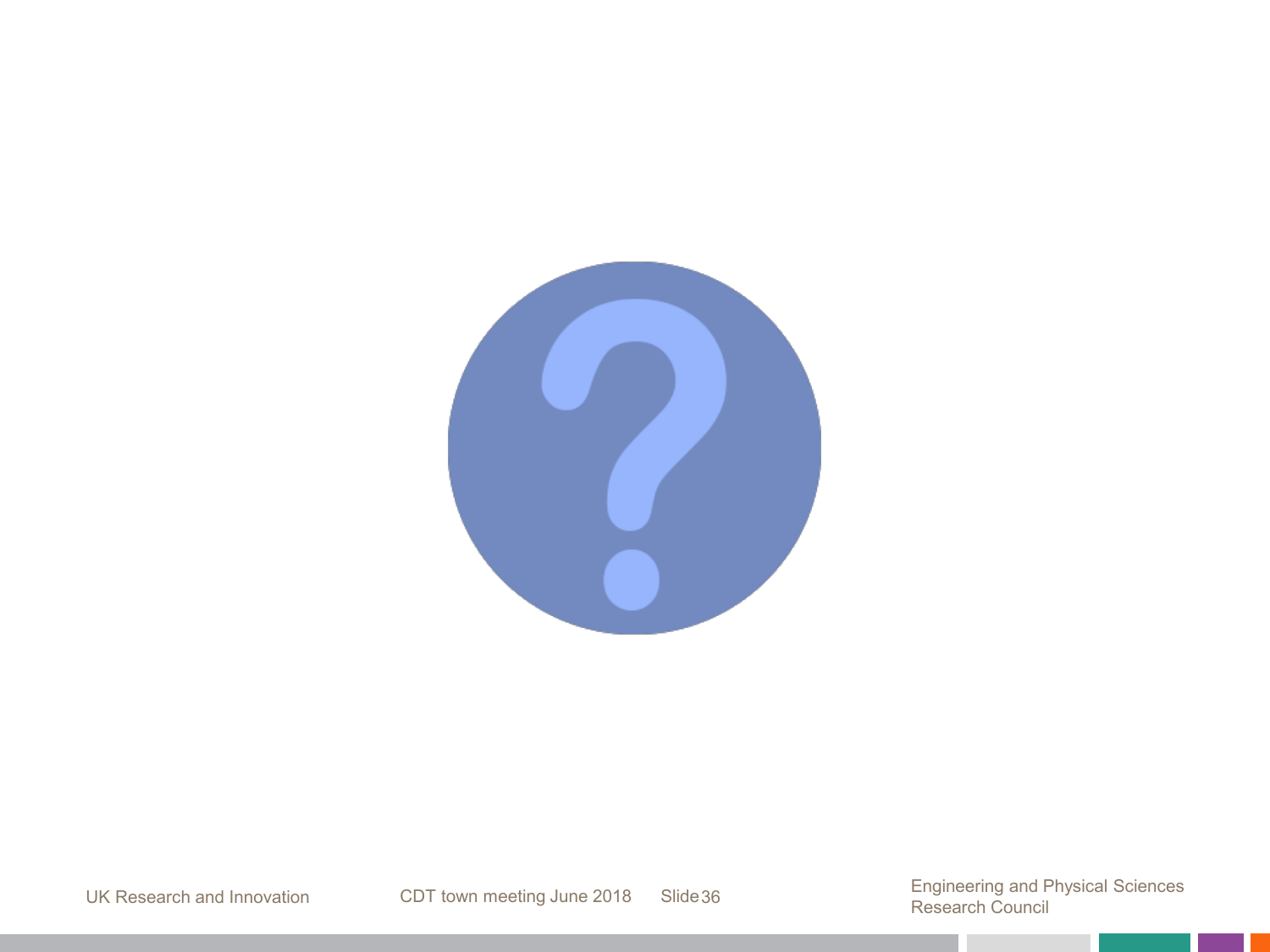#### UK Research and Innovation CDT town meeting June 2018 Slide 37 Engineering and Physical Sciences CDT town meeting June 2018

Research Council

## Post award

- Dr Maggie Wilson
- Engineering and Physical Sciences Research Council



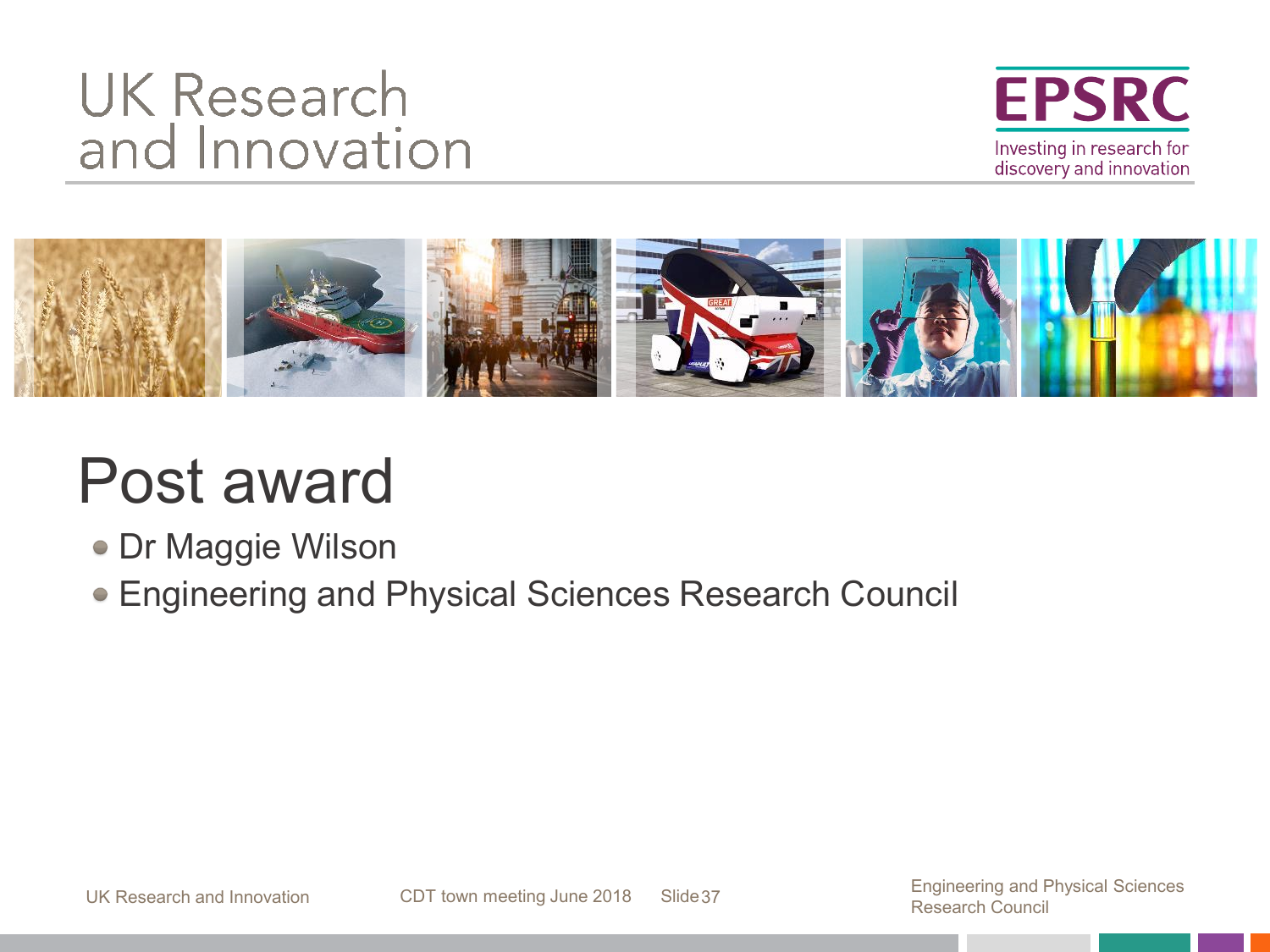## Annual Monitoring inc. Financial Monitoring

- Centre will be required to complete and submit a monitoring document on an annual basis
- This includes information about applications rates, student's backgrounds, and ED&I information. These are stats which are used at a gross and rounded level.
- This is in addition to the usual student Je-S submission
- For the 2018 CDTs we will also require some financial reporting.
	- Large investments need to be confident that money is being spent as intended and on track.
	- We will intervene if necessary before payments are released.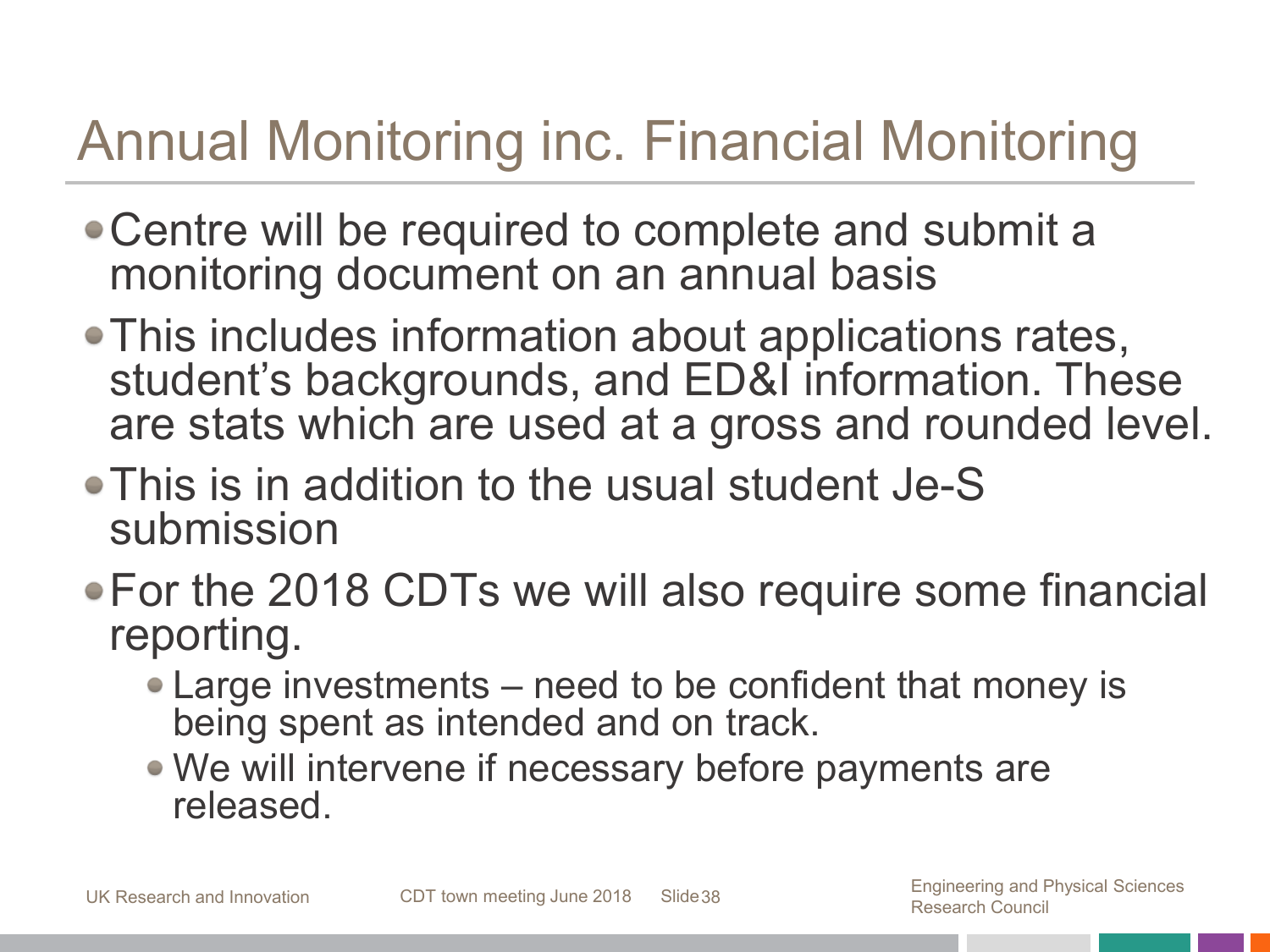## UKRI representation and Mid-term review

- All CDTs must have an UKRI contact
- If you are successful you will be informed as soon as possible who this is
- In most cases they will be from EPSRC but for the AI investments they could be from another Council. Some CDTs may get more than one (though there will be one 'lead' contact)
- It is expected that CDTs maintain reasonable contact with their UKRI rep. As a minimum, they must be invited to advisory board meetings at least annually, with reasonable notice.

#### **Mid-term Review**

- There will be one expected once the third cohort has started
- We reserve the right to make adjustments (including financial) depending on the outcome
	- This may include constraints on payment for new student cohorts